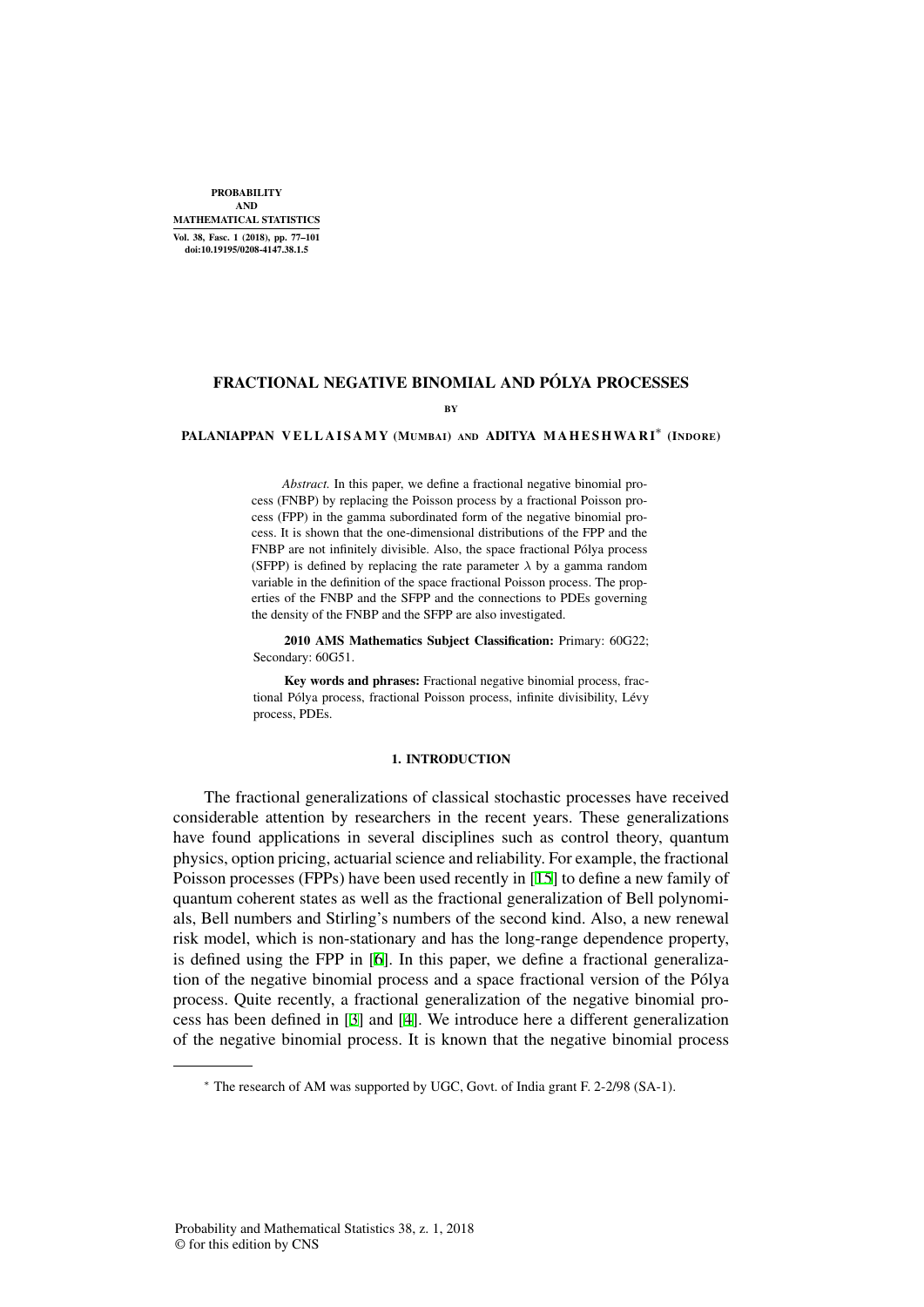can be viewed as a Poisson process time-changed by a gamma subordinator. Let  $\alpha > 0$ ,  $p > 0$ , and  $\{\Gamma(t)\}_{t\geq 0}$  be a gamma process, where  $\Gamma(t) \sim G(\alpha, pt)$ , which denotes the gamma distribution with scale parameter  $\alpha^{-1}$  and shape parameter  $pt$ . Let

$$
Q(t,\lambda) = N(\Gamma(t),\lambda), \quad t \geq 0,
$$

where  $\{N(t, \lambda)\}_{t \geq 0}$  is a Poisson process with intensity  $\lambda > 0$ . Then  $\{Q(t, \lambda)\}_{t \geq 0}$ is called the *negative binomial process*, and  $Q(t, \lambda) \sim NB(pt, \eta)$  the *negative binomial distribution* with parameters *pt* and  $\eta = \lambda/(\alpha + \lambda)$  (see Section 2.2). For  $0 < \beta < 1$ , let  $\{D_\beta(t)\}_{t>0}$  be a  $\beta$ -stable subordinator, and  $\{E_\beta(t)\}_{t>0}$  be its (right-continuous) inverse stable subordinator defined by

(1.1) 
$$
E_{\beta}(t) = \inf\{s > 0 : D_{\beta}(s) > t\}, \quad t > 0.
$$

A natural generalization of  $\{Q(t, \lambda)\}_{t \geq 0}$  is to consider

$$
Q_{\beta}(t,\lambda) = N_{\beta}(\Gamma(t),\lambda), \quad t \geqslant 0,
$$

where  $\{N_\beta(t, \lambda)\}_{t \geq 0}$  is the FPP (see [14], [20]). We call  $\{Q_\beta(t, \lambda)\}_{t \geq 0}$  the *fractional negative binomial process* (FNBP). We will show that this process is different from the FNBP discussed in [3] and [4]. It is known that the Pólya process is obtained by replacing the parameter  $\lambda$  by a gamma random variable in the definition of the Poisson process  $\{N(t,\lambda)\}_{t\geqslant0}$ . Let  $\Gamma \sim G(\alpha, p)$  and  $W^{\Gamma}(t) =$ *N*(*t*, Γ), where Γ is independent of  $\{N(t,\lambda)\}_{t\geq0}$ . Then  $\{W^{\Gamma}(t)\}_{t\geq0}$  is called the *Pólya process*. However, a fractional version of the Pólya process has not been addressed in the literature before. Recently, in [22], a space fractional Poisson process  $\{N_\beta(t,\lambda)\}_{t\geqslant 0}$ , where  $N_\beta(t,\lambda) = N(D_\beta(t),\lambda)$ , is introduced and its properties are investigated. We here introduce, as a fractional generalization of the Polya ´ process, the *space fractional Pólya process* (SFPP) defined by  $\widetilde{W}_{\beta}^{\Gamma}(t) = \widetilde{N}_{\beta}(t, \Gamma)$ for  $t \geqslant 0$ .

The paper is organized as follows. In Section 2, some preliminary notation and results are stated. In Section 3, we discuss the infinite divisibility of the FPP  $\{N_{\beta}(t,\lambda)\}_{t\geq 0}$  and also that of  $\{N(E^{*n}_{\beta}(t),\lambda)\}_{t\geq 0}$ , where  $E^{*n}_{\beta}(t)$  is the *n*-iterated process of inverse stable subordinators. In Section 4, we define the FNBP, compute its one-dimensional distributions and discuss their properties. It is shown that their one-dimensional distributions are not infinitely divisible, and they solve certain fractional PDEs. In Section 5, we define the SFPP and show that it has stationary increments and is stochastically continuous. However, it does not have independent increments and hence is not a Lévy process. The fractional PDEs governed by the SFPP with respect to both the variables *t* and *p* are also discussed.

#### 2. PRELIMINARIES

In this section, we introduce the notation and the results that will be used later. Let  $\mathbb{Z}_+ = \{0, 1, \ldots\}$  be the set of nonnegative integers.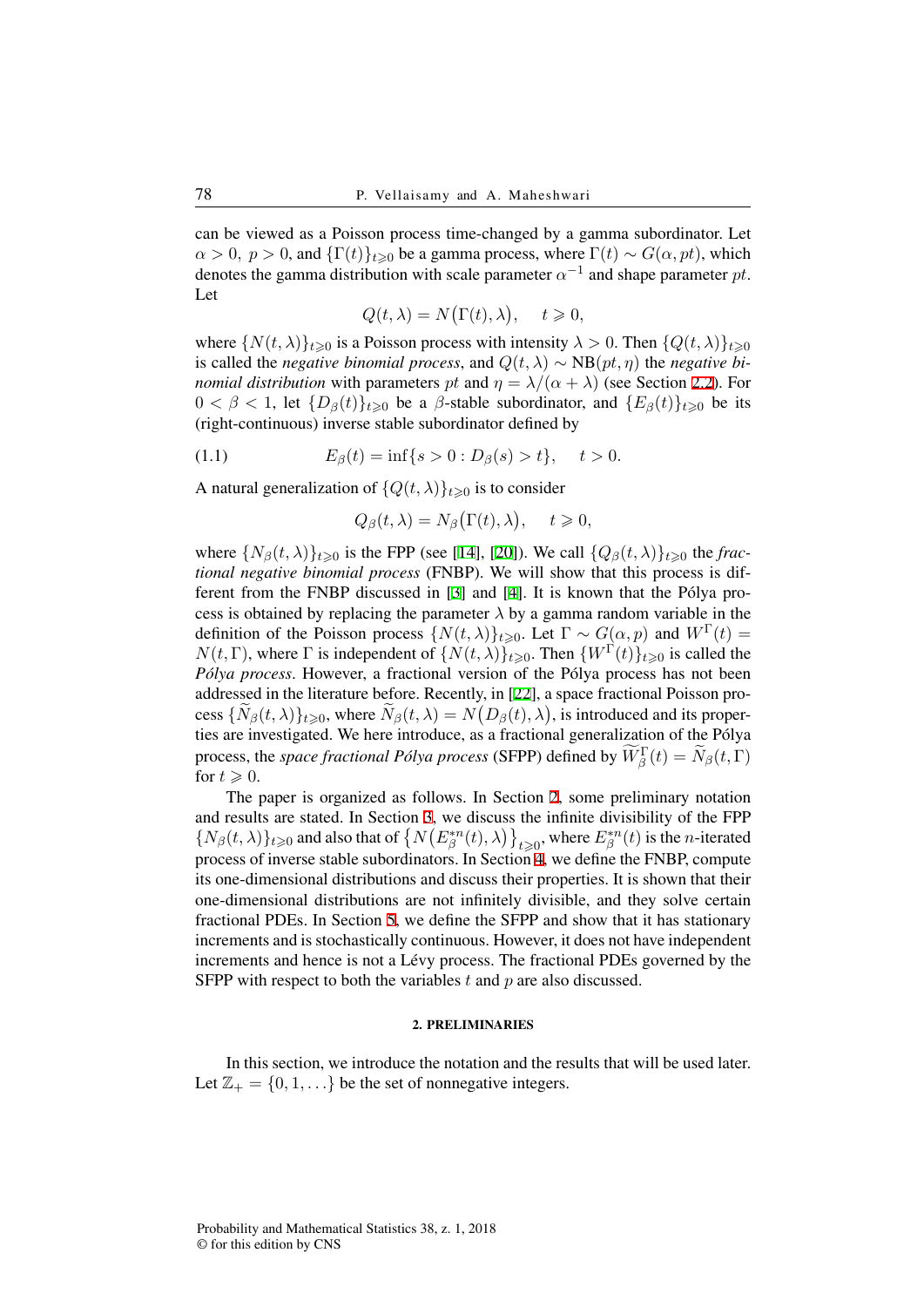2.1. Some special functions. We start with some special functions that will be required later.

(i) The *Mittag-Leffler function*  $L_\beta(z)$  is defined as (see [8])

(2.1) 
$$
L_{\beta}(z) = \sum_{k=0}^{\infty} \frac{z^k}{\Gamma(1+\beta k)}, \quad \beta, z \in \mathbb{C} \text{ and } \text{Re}(\beta) > 0.
$$

(ii) For  $z \in \mathbb{C}$  and  $0 < \beta < 1$ , the *M-Wright function*  $M_{\beta}(z)$  (see [10], [17]) is defined as

$$
M_{\beta}(z)=\sum_{n=0}^{\infty}\frac{(-z)^n}{n!\Gamma\left(-\beta n+(1-\beta)\right)}=\frac{1}{\pi}\sum_{n=1}^{\infty}\frac{(-z)^{n-1}}{(n-1)!}\Gamma(\beta n)\sin(\pi\beta n).
$$

Let  $p, q \in \mathbb{Z}_+$ . Also, for  $0 \leqslant i \leqslant p, 0 \leqslant j \leqslant q$ , let  $a_i, b_j, z \in \mathbb{C}$ .

(iii) Let  $\alpha_i$  and  $\beta_j$  be reals. The *generalized Wright function* is defined, under certain conditions (see [11], eq. (1.1)), as

 $\alpha$ 

$$
(2.2) \t p\psi_q(z) \equiv \psi_q \left[ z \left| \begin{array}{c} (a_i, \alpha_i)_{1,p} \\ (b_j, \beta_j)_{1,q} \end{array} \right| = \sum_{k=0}^{\infty} \frac{\prod_{i=1}^p \Gamma(a_i + \alpha_i k)}{\prod_{j=1}^q \Gamma(b_j + \beta_j k)} \frac{z^k}{k!}.
$$

(iv) Let  $A_i$  and  $B_j$  be positive reals. The *H*-*function* (see [19], Section 1.2) is defined in terms of the Mellin–Barnes type integral as

$$
(2.3) \tH_{p,q}^{m,n}(z) \equiv H_{p,q}^{m,n}\left[z\left| \begin{array}{c} (a_i, A_i)_{1,p} \\ (b_j, B_j)_{1,q} \end{array} \right| = \frac{1}{2\pi i} \int_{L} \chi_{p,q}^{m,n}(s) z^{-s} ds,
$$

where  $z \neq 0$  and  $z^{-s} = \exp[-s\{\ln |z| + i \arg(z)\}]$ . Here,  $\ln |z|$  represents the natural logarithm of  $|z|$  and  $\arg(z)$  is not necessarily the principal value. Also, an empty product is interpreted as unity and

$$
\chi_{p,q}^{m,n}(s) = \frac{\prod_{i=1}^{m} \Gamma(1 - a_i - A_i s) \prod_{j=1}^{n} \Gamma(b_j + B_j s)}{\prod_{i=m+1}^{p} \Gamma(a_i + A_i s) \prod_{j=n+1}^{q} \Gamma(1 - b_j + B_j s)},
$$

where  $m, n, p$  and  $q$  are nonnegative integers such that  $0 \le m \le p, 1 \le n \le q$  and

$$
A_i(b_j + l) \neq B_j(a_i - k - 1)
$$

for  $l, k \in \mathbb{Z}_+, 1 \le i \le m$  and  $1 \le j \le n$ . The contour *L* in (2.3) runs from  $c - i\infty$ to  $c + i\infty$  and separates the poles  $s_{j,l} = -((b_j + l)/B_j)$  of  $\Gamma(b_j + B_j s)$  from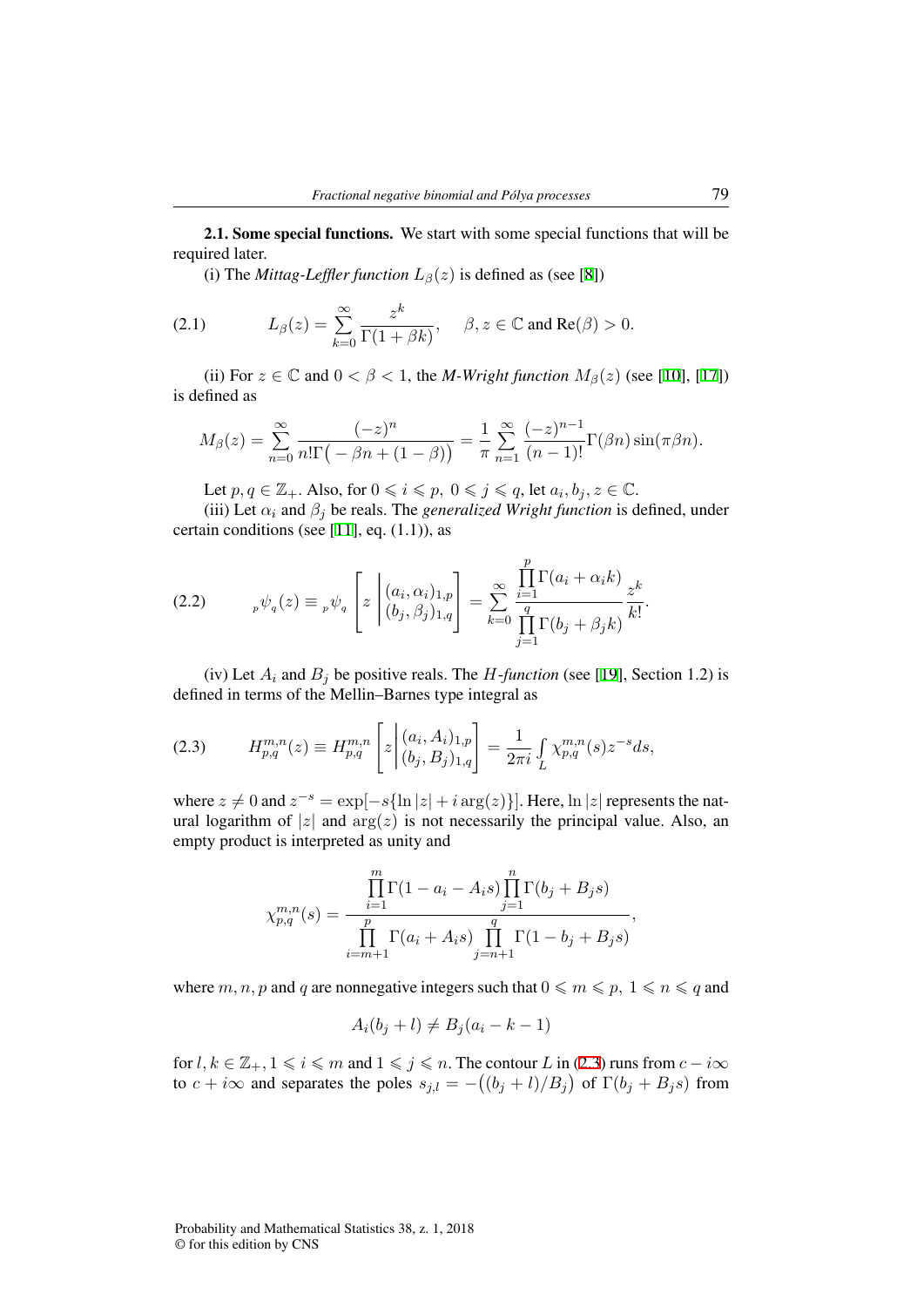the poles  $w_{i,k} = ((1 - a_i + k)/A_i)$  of  $\Gamma(1 - a_i - A_i s)$ , where  $1 \leq i \leq m$  and  $1 \leqslant j \leqslant n$ .

It is known that, under certain conditions (see [11], eq. (5.2)), the generalized Wright function  $p\psi_q$  given in (2.2) satisfies

$$
{}_{p}\psi_{q}\left[z\left| (a_{i}, A_{i})_{(1,p)} \atop (b_{j}, B_{j})_{(1,q)} \right] = H_{p,q+1}^{1,p} \left[-z\left| (1-a_{i}, A_{i})_{(1,p)} \atop (0,1), (1-b_{j}, B_{j})_{(1,q)} \right] \right].
$$

**2.2. Some elementary distributions.** Let  $\{N(t, \lambda)\}_{t \geq 0}$  be a Poisson process with rate  $\lambda > 0$ , so that

$$
p(n|t,\lambda) = \mathbb{P}[N(t,\lambda) = n] = \frac{(\lambda t)^n e^{-\lambda t}}{n!}, \quad n \in \mathbb{Z}_+.
$$

For  $\alpha > 0$ ,  $p > 0$ , let  $\{\Gamma(t)\}_{t \geq 0}$  be a gamma process, where  $\Gamma(t) \sim G(\alpha, pt)$  with density

(2.4) 
$$
g(y|\alpha, pt) = \frac{\alpha^{pt}}{\Gamma(pt)} y^{pt-1} e^{-\alpha y}, \quad y > 0.
$$

We say that a random variable *X* follows a *negative binomial distribution* with parameters  $\alpha > 0$  and  $0 < \eta < 1$ , denoted by NB( $\alpha, \eta$ ), if

(2.5) 
$$
\mathbb{P}[X=n] = \binom{n+\alpha-1}{n} \eta^n (1-\eta)^\alpha, \quad n \in \mathbb{Z}_+.
$$

If  $\alpha$  is a natural number, then *X* denotes the number of successes before the  $\alpha$ -th failure in a sequence of Bernoulli trials with success probability *η*.

We say that *X* follows a *logarithmic series distribution* with parameter *η,* denoted by *LS*(*η*)*,* if

$$
\mathbb{P}[X=n] = \frac{-\eta^n}{n\ln(1-\eta)}, \quad n \in \mathbb{Z}_+ \backslash \{0\}.
$$

Let  ${D_\beta(t)}_{t\geq0}$  be a  $\beta$ -stable subordinator. Then the density of  $D_\beta(t)$  is (see  $[10]$ , eq.  $(4.7)$ 

$$
g_{\beta}(x,t) = \beta t x^{-(\beta+1)} M_{\beta}(t x^{-\beta}), \quad x > 0.
$$

Let  ${E_\beta(t)}_{t\geq0}$  be the inverse  $\beta$ -stable subordinator defined in (1.1). Then the density of  $E_\beta(t)$  is (see [10], eq. (5.7))

(2.6) 
$$
h_{\beta}(x,t) = t^{-\beta} M_{\beta}(t^{-\beta}x), \quad x > 0.
$$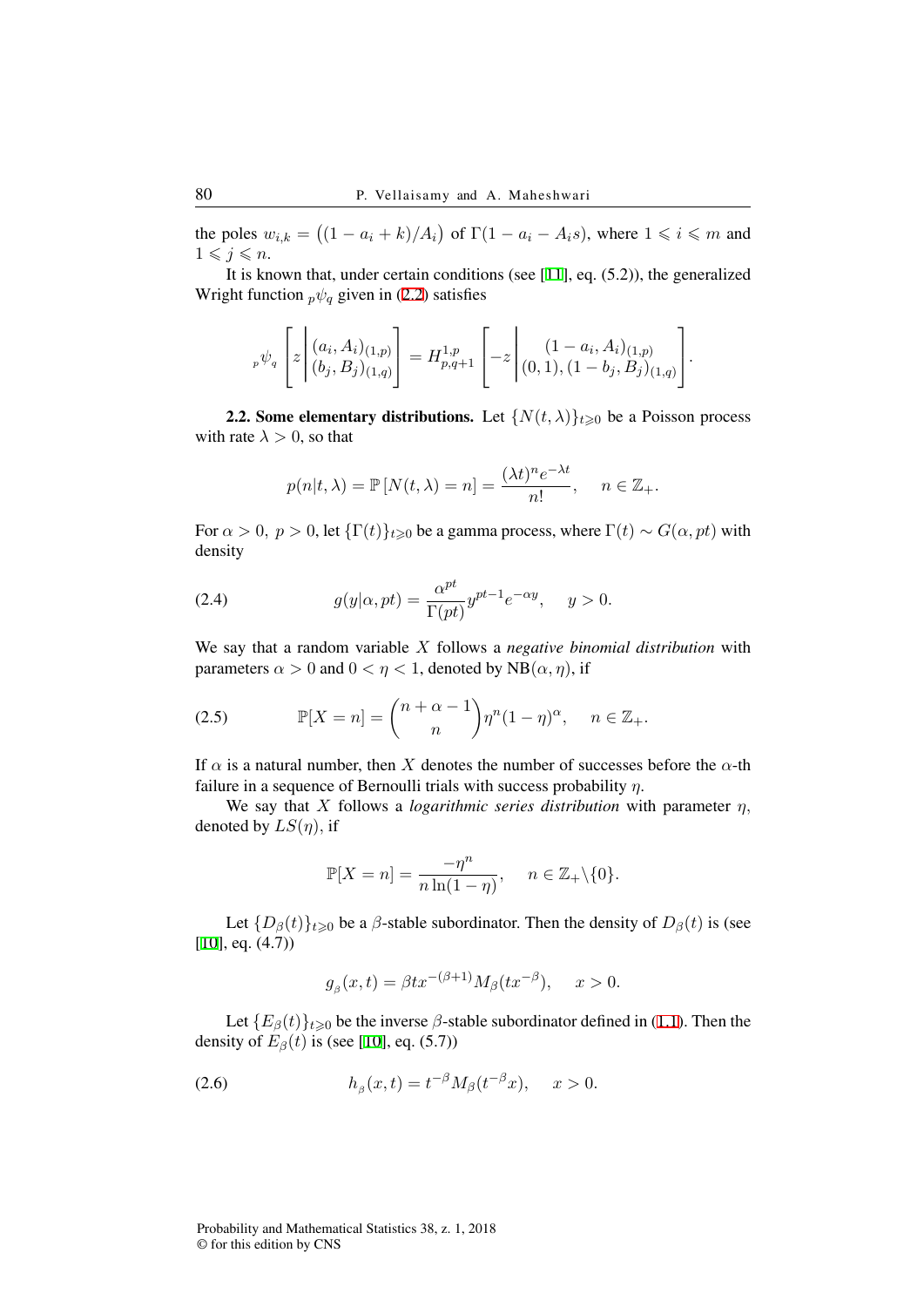**2.3. Some fractional derivatives.** Let  $AC[a, b]$  be the space of functions  $f$ which are absolutely continuous on [*a, b*] and

$$
AC^{n}[a,b] = \left\{ f : [a,b] \to \mathbb{R}; \frac{d^{n-1}}{dt^{n-1}} f(t) \in AC[a,b] \right\},\
$$

where  $AC^1[a, b] = AC[a, b]$ .

DEFINITION 2.1. Let  $m \in \mathbb{Z}_+ \setminus \{0\}$  and  $\nu \ge 0$ . If  $f(t) \in AC^m[0, T]$ , then the (left-hand) *Riemann–Liouville fractional derivative*  $\partial_t^{\nu} f$  of f (see [12], Lemma 2.2) is defined by (with  $\partial_t^0 f = f$ )

(2.7) 
$$
\partial_t^{\nu} f(t) := \begin{cases} \frac{1}{\Gamma(m-\nu)} \frac{d^m}{dt^m} \int_0^t \frac{f(s)}{(t-s)^{\nu-m+1}} ds, & m-1 < \nu < m, \\ \frac{d^m}{dt^m} f(t), & \nu = m. \end{cases}
$$

DEFINITION 2.2. Let  $m \in \mathbb{Z}_+ \backslash \{0\}$  and  $\nu \ge 0$ . If  $f(t) \in AC^m[0, T]$ , then the (left-hand) *Caputo fractional derivative*  $D_t^{\nu} f$  of f (see [12], Theorem 2.1) is defined by (with  $D_t^0 f = f$ )

(2.8) 
$$
D_t^{\nu} f(t) := \begin{cases} \frac{1}{\Gamma(m-\nu)} \int_0^t \frac{f^{(m)}(s)}{(t-s)^{\nu-m+1}} ds, & m-1 < \nu < m, \\ \frac{d^m}{dt^m} f(t), & \nu = m. \end{cases}
$$

The relation between the Riemann–Liouville fractional derivative and the Caputo fractional derivative is (see [12], eq. (2.4.6))

$$
\partial_t^{\nu} f(t) = D_t^{\nu} f(t) + \sum_{k=0}^{m-1} \frac{t^{k-\nu}}{\Gamma(k-\nu+1)} f^{(k)}(0^+),
$$

where  $f^{(k)}(0^+) := \lim_{t \to 0^+} \frac{d^k}{dt^k} f(t)$ .

#### 3. FRACTIONAL POISSON PROCESS

Let  $0 < \beta \le 1$ . The *fractional Poisson process* (FPP)  $\{N_\beta(t, \lambda)\}_{t \ge 0}$ , which is a generalization of the Poisson process  $\{N(t, \lambda)\}_{t \geq 0}$ , is defined to be a stochastic process for which  $p_{\beta}(n|t,\lambda) = \mathbb{P}[N_{\beta}(t,\lambda) = n]$  satisfies (see [14], [18], [20])

$$
D_t^{\beta} p_{\beta}(n|t,\lambda) = -\lambda [p_{\beta}(n|t,\lambda) - p_{\beta}(n-1|t,\lambda)] \quad \text{ for } n \geq 1,
$$
  

$$
D_t^{\beta} p_{\beta}(0|t,\lambda) = -\lambda p_{\beta}(0|t,\lambda),
$$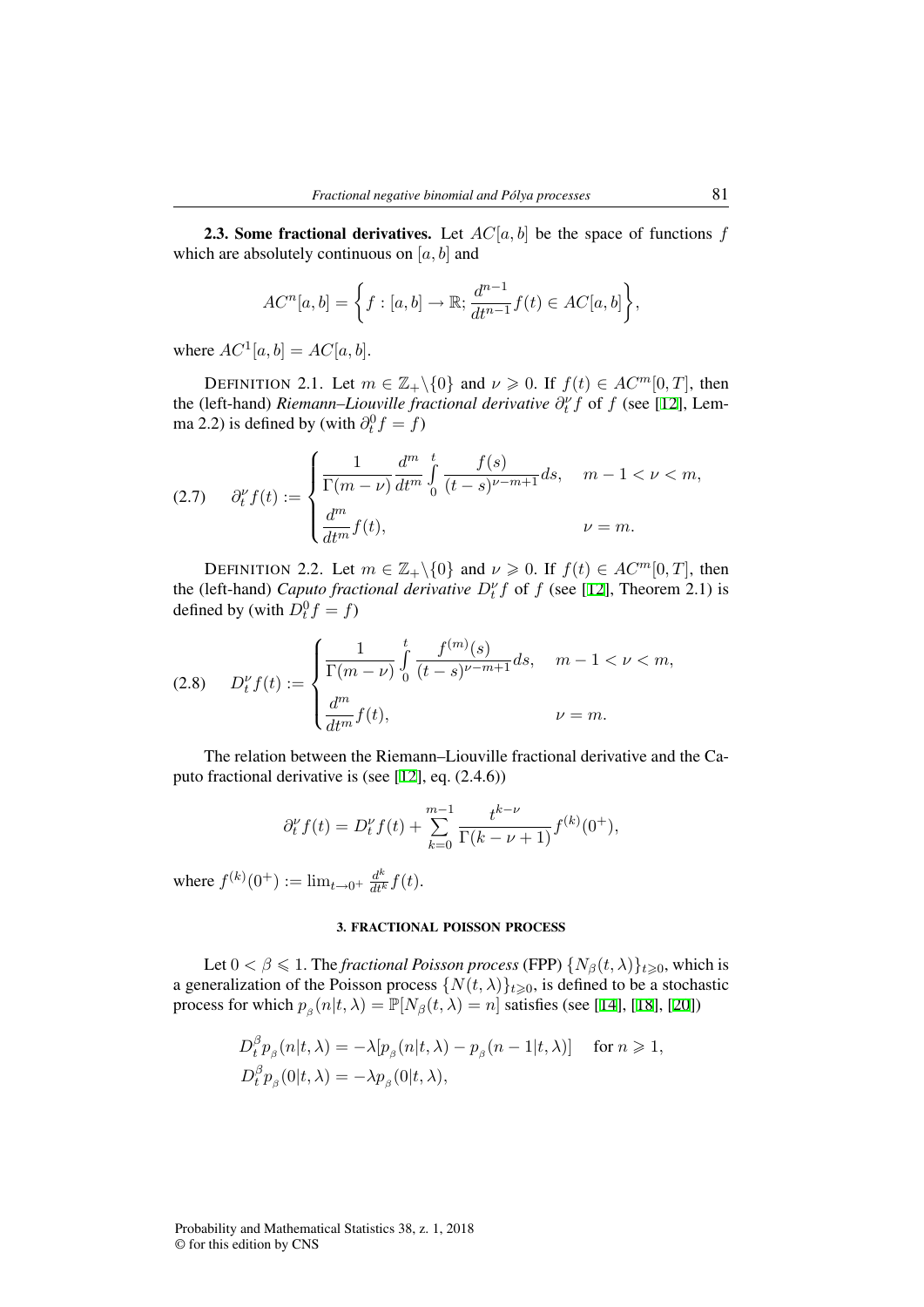with  $p_{\beta}(n|0,\lambda) = 1$  if  $n = 0$  and  $p_{\beta}(n|0,\lambda) = 0$  if  $n \geq 1$ . Here,  $D_t^{\beta}$  $t<sub>t</sub><sup>p</sup>$  denotes the Caputo fractional derivative defined in (2.8). The pmf  $p_\beta(n|t,\lambda)$  for the FPP is given by (see [14], [20])

(3.1) 
$$
p_{\beta}(n|t,\lambda) = \frac{(\lambda t^{\beta})^n}{n!} \sum_{k=0}^{\infty} \frac{(n+k)!}{k!} \frac{(-\lambda t^{\beta})^k}{\Gamma(\beta(k+n)+1)}.
$$

Note that the equation (3.1) can also be represented as

$$
p_{\beta}(n|t,\lambda) = \frac{(\lambda t^{\beta})^n}{n!} \psi_1 \left[ -\lambda t^{\beta} \middle| \begin{array}{c} (n+1,1) \\ (n\beta+1,\beta) \end{array} \right],
$$

by using the generalized Wright function defined in (2.2).

The mean and the variance of the FPP are given by (see [14])

(3.2) 
$$
\mathbb{E}[N_{\beta}(t,\lambda)] = qt^{\beta},
$$

(3.3) 
$$
\text{Var}[N_{\beta}(t,\lambda)] = qt^{\beta} \left[ 1 + qt^{\beta} \left( \frac{\beta B(\beta,1/2)}{2^{2\beta-1}} - 1 \right) \right],
$$

where  $q = \lambda/\Gamma(1 + \beta)$  and  $B(a, b)$  denotes the beta function. An alternative form for Var $[N_\beta(t,\lambda)]$  is given in [5], eq. (2.8), as

(3.4) 
$$
Var[N_{\beta}(t,\lambda)] = qt^{\beta} + \frac{(\lambda t^{\beta})^2}{\beta} \left(\frac{1}{\Gamma(2\beta)} - \frac{1}{\beta \Gamma^2(\beta)}\right).
$$

Note that (3.4) follows from (3.3) using the Legendre's duplication formula (see [1], p. 22)

$$
\Gamma(2a)\Gamma(1/2) = 2^{2a-1}\Gamma(a)\Gamma(a+1/2), \quad a > 0.
$$

It is also known that (see [20]) when  $0 < \beta < 1$ ,

(3.5) 
$$
N_{\beta}(t,\lambda) \stackrel{d}{=} N(E_{\beta}(t),\lambda),
$$

where  ${E_{\beta}(t)}_{t\geq0}$  is the inverse  $\beta$ -stable subordinator and is independent of  ${N(t, \lambda)}_{t \geq 0}$ . First we establish an important property of the FPP.

THEOREM 3.1. *Let*  $0 < \beta < 1$ . *The one-dimensional distributions of the FPP*  ${N_\beta(t, \lambda)}_{t \geq 0}$  *are not infinitely divisible (i.d.).* 

P r o o f. Since the sample paths of  $\{D_\beta(t)\}_{t\geq0}$  are strictly increasing, the process  ${E_{\beta}(t)}_{t\geq0}$  has continuous sample paths. Further,

$$
\mathbb{P}[E_{\beta}(t) \leq x] = \mathbb{P}[D_{\beta}(x) \geq t].
$$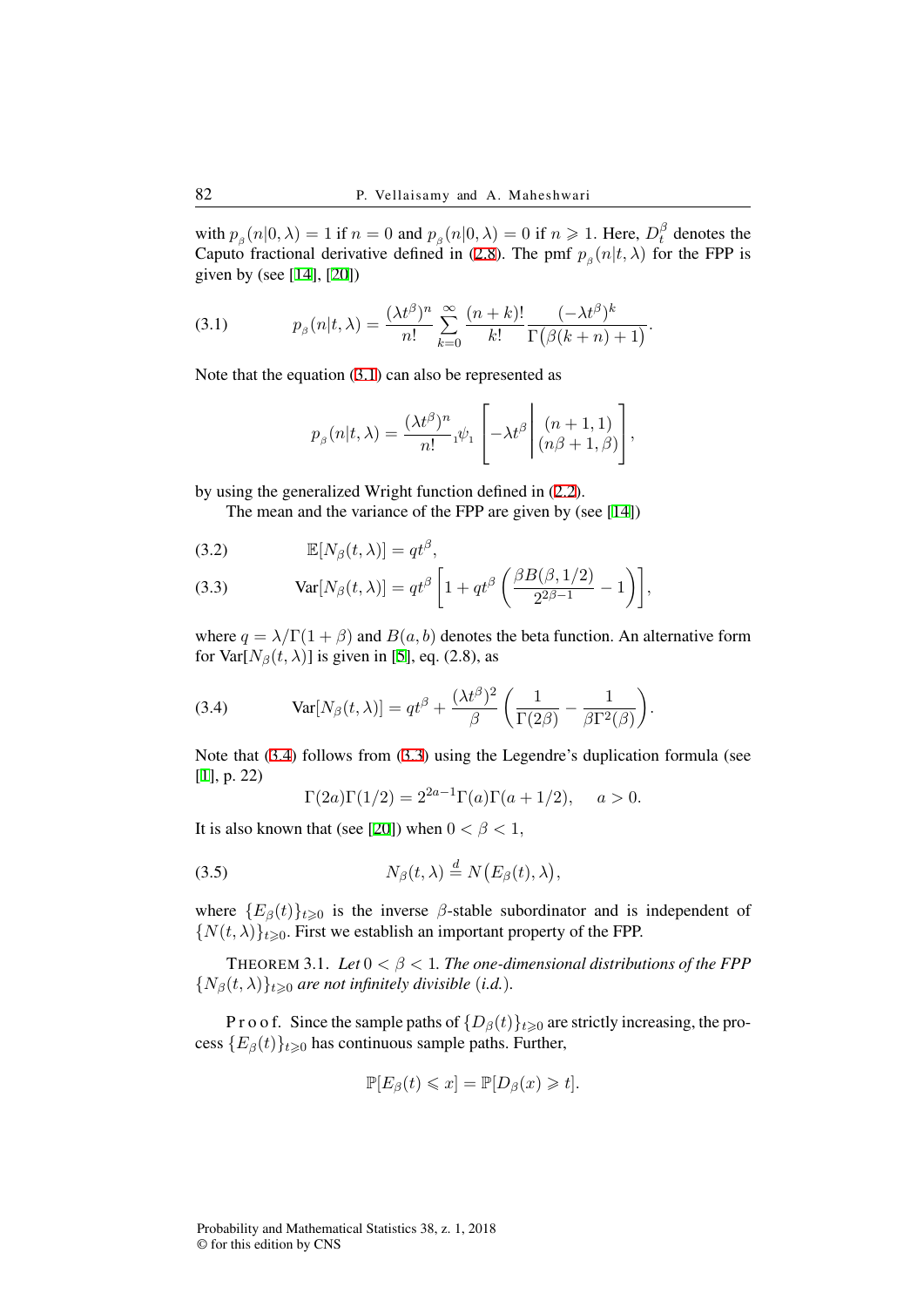It is well known that a *β*-stable process is self-similar with index  $1/\beta$ , that is,

$$
D_{\beta}(ct) \stackrel{d}{=} c^{1/\beta} D_{\beta}(t), \quad c > 0.
$$

Hence,

$$
\mathbb{P}[E_{\beta}(ct) \leq x] = \mathbb{P}[D_{\beta}(x) \geq ct] = \mathbb{P}\left[\frac{1}{c}D_{\beta}(x) \geq t\right] = \mathbb{P}[D_{\beta}(x/c^{\beta}) \geq t]
$$

$$
= \mathbb{P}[E_{\beta}(t) \leq x/c^{\beta}] = \mathbb{P}[c^{\beta}E_{\beta}(t) \leq x].
$$

That is,

$$
(3.6) \t\t\t E_{\beta}(ct) \stackrel{d}{=} c^{\beta} E_{\beta}(t),
$$

showing that  $E_\beta(t)$  is also self-similar with index  $\beta$ .

Observe now that

$$
N_{\beta}(t,\lambda) \stackrel{d}{=} N(E_{\beta}(t),\lambda) \stackrel{d}{=} N(t^{\beta}E_{\beta}(1),\lambda).
$$

By the renewal theorem for the Poisson process,

$$
\lim_{t \to \infty} \frac{N(t, \lambda)}{t} = \lambda \text{ a.s.}
$$

This implies, since  $E_\beta(t)$  is independent of  $\{N(t,\lambda)\}_{t\geqslant0}$ ,

(3.7) 
$$
\lim_{t \to \infty} \frac{N(t^{\beta} E_{\beta}(1), \lambda)}{t^{\beta}} = E_{\beta}(1) \lim_{t \to \infty} \frac{N(t^{\beta} E_{\beta}(1), \lambda)}{t^{\beta} E_{\beta}(1)} = \lambda E_{\beta}(1) \text{ a.s.},
$$

since  $E_\beta(1) > 0$  a.s. Hence, for  $0 < \beta < 1$ ,

$$
\frac{N_{\beta}(t,\lambda)}{t^{\beta}}\stackrel{\mathcal{L}}{\longrightarrow}\lambda E_{\beta}(1),
$$

where  $\stackrel{\mathcal{L}}{\rightarrow}$  denotes convergence in law. Assume now that  $N_{\beta}(t,\lambda)$  is i.d. Then  $N_\beta(t, \lambda)/t^\beta$  is also i.d. for each *t*. Since the limit of a sequence of i.d. random variables is also i.d. (see [23], Lemma 7.8), it follows that  $\lambda E_\beta(1)$  or, equivalently,  $E_{\beta}(1)$  is i.d., which is a contradiction since  $E_{\beta}(t)$  is not i.d. for  $t > 0$  (see [25]). Hence, the result follows. ■

Let  ${E_{\beta_1}(t)}$ , ...,  ${E_{\beta_n}(t)}$  be independent inverse stable subordinators and  $\beta = \beta_1 \beta_2 \dots \beta_n$ . Consider the *n*-iterated process  $\{E^{*n}_{\beta}(t)\}\$ , where  $E^{*n}_{\beta}(t) =$  $E_{\beta_1} \circ E_{\beta_2} \circ \ldots \circ E_{\beta_n}(t)$  and, for example,  $E_{\beta_1} \circ E_{\beta_2}(t) = E_{\beta_1}(E_{\beta_2}(t))$ . By [25], Remark 2.5, we infer that  $E_{\beta}^{*n}(t)$  is not i.d. We have the following result for the Poisson process with time change  $E^{*n}_{\beta}(t)$ .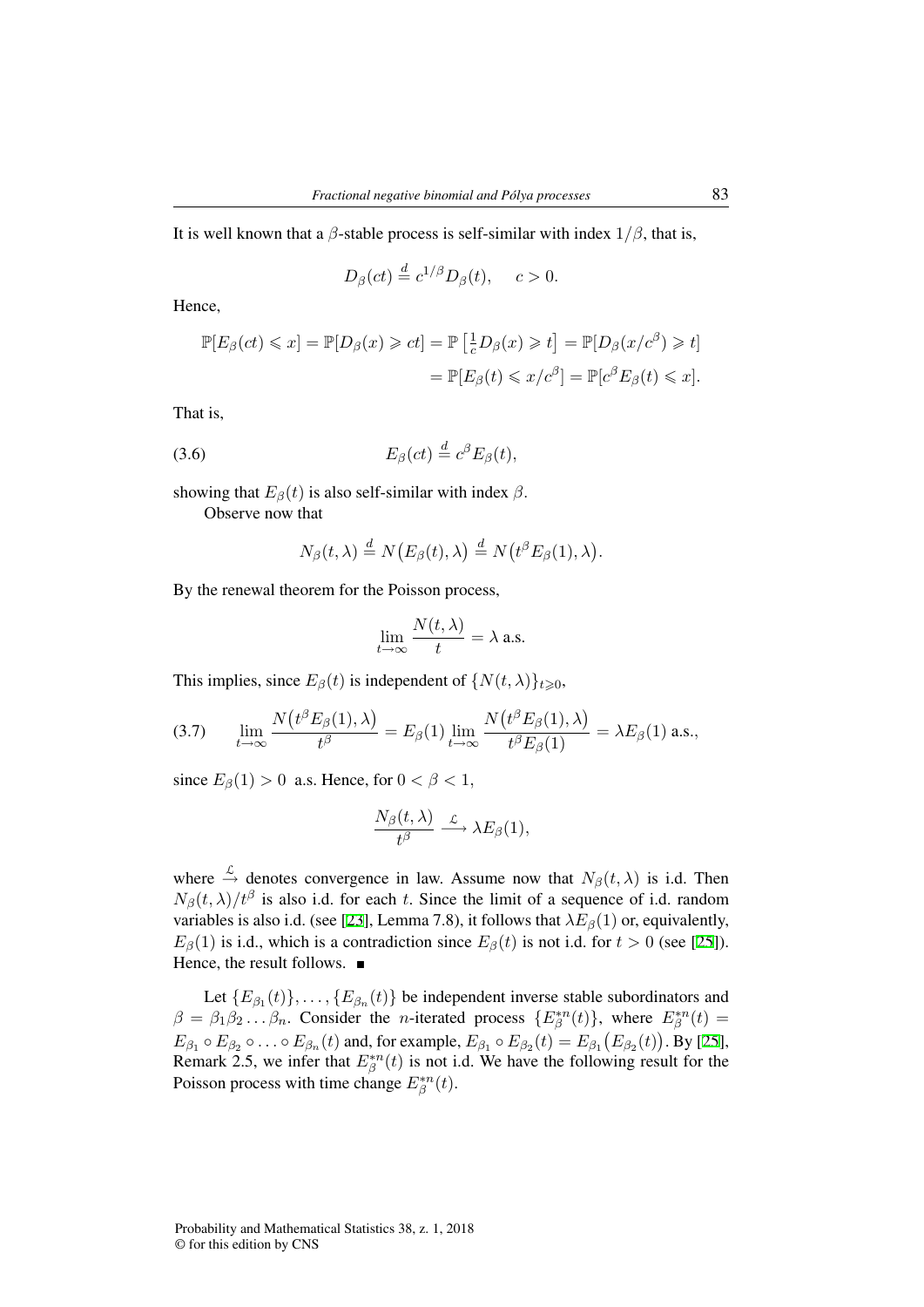THEOREM 3.2. *The one-dimensional distributions of the subordinated Pois-* $\big\{ N\big(E^{*n}_\beta(t),\lambda\big)\big\}_{t\geqslant 0}$  are not i.d.

P r o o f. For some  $c > 0$  and using (3.6), we have

$$
E_{\beta_1}\big(E_{\beta_2}(ct)\big) \stackrel{d}{=} E_{\beta_1}\big(c^{\beta_2}E_{\beta_2}(t)\big) \stackrel{d}{=} c^{\beta_1\beta_2}E_{\beta_1}\big(E_{\beta_2}(t)\big).
$$

Thus, in general, for  $\beta = \beta_1 \beta_2 \dots \beta_n$ , we have  $E^{*n}_{\beta}(ct) \stackrel{d}{=} c^{\beta} E^{*n}_{\beta}(t)$  and hence

$$
\frac{N(E^{*n}_{\beta}(t),\lambda)}{t^{\beta}}\stackrel{\mathcal{L}}{\longrightarrow}\lambda E^{*n}_{\beta}(1),
$$

which is not i.d., and hence the result follows.  $\blacksquare$ 

### 4. FRACTIONAL NEGATIVE BINOMIAL PROCESS

**4.1. Definition and properties.** Let  $\{N(t, \lambda)\}_{t \geq 0}$  be a Poisson process and  ${\{\Gamma(t)\}}_{t\geq0}$  be a gamma subordinator, where  $\Gamma(t) \sim G(\alpha, pt)$  as defined in (2.4), and be independent of  $\{N(t, \lambda)\}_{t \geq 0}$ . The negative binomial process  $\{Q(t, \lambda)\}_{t \geq 0}$  $=\left\{N\big(\Gamma(t),\lambda\big)\right\}_{t\geqslant 0}$  is a subordinated Poisson process (see [9], [13]) with

$$
\mathbb{P}[Q(t,\lambda) = n] = \delta(n|\alpha, pt, \lambda) = \frac{\alpha^{pt} \lambda^n}{n!\Gamma(pt)} \int_0^\infty y^{n+pt-1} e^{-y(\alpha+\lambda)} dy
$$

$$
= {n+pt-1 \choose n} \left(\frac{\alpha}{\alpha+\lambda}\right)^{pt} \left(\frac{\lambda}{\alpha+\lambda}\right)^n = {n+pt-1 \choose n} \eta^n (1-\eta)^{pt},
$$

where  $\eta = \lambda/(\alpha + \lambda)$ . That is,  $Q(t, \lambda) \sim NB(pt, \eta)$  for  $t > 0$ , defined in (2.5).

DEFINITION 4.1. The *fractional negative binomial process* (FNBP) is defined as

$$
Q_{\beta}(t,\lambda) = N_{\beta}(\Gamma(t),\lambda), \quad t \geqslant 0,
$$

where  $\{N_\beta(t,\lambda)\}_{t\geq 0}$  is an FPP and is independent of  $\{\Gamma(t)\}_{t\geq 0}$ .

Let  $g(y|\alpha, pt)$  denote the pdf of  $\Gamma(t)$ , given in (2.4). Then,

(4.1) 
$$
\mathbb{P}[Q_{\beta}(t,\lambda)=n]=\delta_{\beta}(n|\alpha,pt,\lambda)=\int_{0}^{\infty}p_{\beta}(n|y,\lambda)g(y|\alpha,pt)dy
$$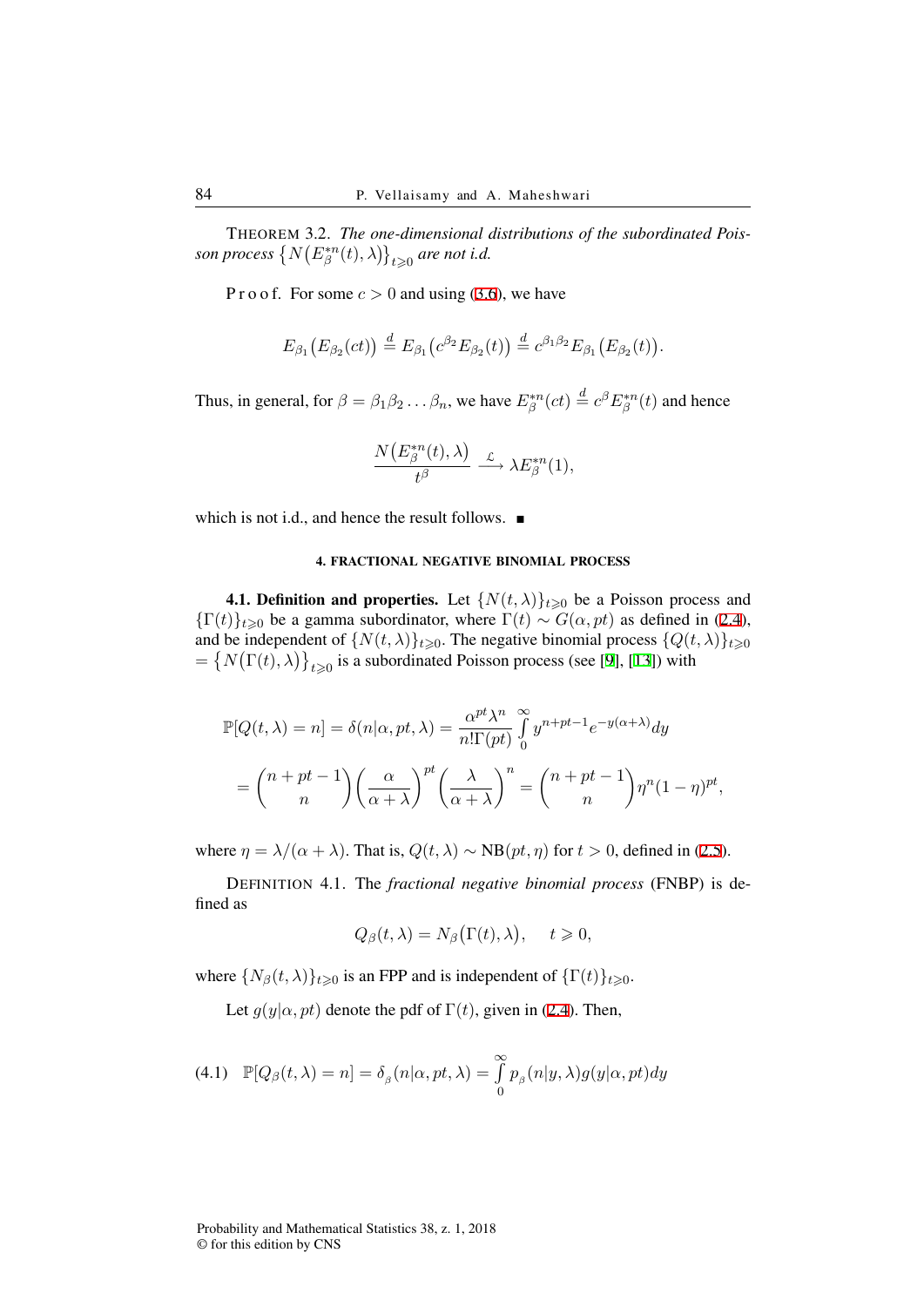$$
= \frac{\lambda^n}{n!} \sum_{k=0}^{\infty} (-\lambda)^k \frac{(n+k)!}{k!} \frac{1}{\Gamma(\beta(n+k)+1)} \frac{\alpha^{pt}}{\Gamma(pt)} \int_0^{\infty} e^{-\alpha y} y^{(n+k)\beta+pt-1} dy
$$
  
\n
$$
= \frac{\lambda^n}{n!} \sum_{k=0}^{\infty} (-\lambda)^k \frac{(n+k)!}{k!} \frac{1}{\Gamma(\beta(n+k)+1)} \frac{\alpha^{pt}}{\Gamma(pt)} \frac{\Gamma((n+k)\beta+pt)}{\alpha^{(n+k)\beta+pt}}
$$
  
\n
$$
= \left(\frac{\lambda}{\alpha^{\beta}}\right)^n \frac{1}{n!} \sum_{k=0}^{\infty} \frac{(n+k)!}{k!} \frac{\Gamma((n+k)\beta+pt)}{\Gamma(pt)\Gamma(\beta(n+k)+1)} \left(\frac{-\lambda}{\alpha^{\beta}}\right)^k
$$
  
\n
$$
= \frac{1}{\Gamma(pt)n!} \left(\frac{\lambda}{\alpha^{\beta}}\right)^n {}_2\psi_1 \left[\frac{-\lambda}{\alpha^{\beta}} \middle| (n\beta+1, \beta) \right].
$$

Assume  $|-\lambda/\alpha^{\beta}|$  < 1. Then, by Theorem 1(b) in [11] and with  $\delta = 1^{-1}\beta^{-\beta}\beta^{\beta} = 1$ ,  $\Delta = \beta - \beta - 1 = -1$ , the associated series of  $\delta_2 \psi_1$  function in the last equality in (4.1) converges. Thus, we have proved the following result.

**THEOREM 4.1.** Let  $0 < \beta \leqslant 1, 0 < \lambda < \alpha^{\beta}$ , where  $\alpha > 0$ . Then the FNBP  ${Q}_{\beta}(t, \lambda)$ <sub> $t \geq 0$ </sub> *has the one-dimensional distributions* 

$$
(4.2) \delta_{\beta}(n|\alpha, pt, \lambda) = \frac{1}{\Gamma(pt)n!} \left(\frac{\lambda}{\alpha^{\beta}}\right)^{n} {}_{2}\psi_{1}\left[\frac{-\lambda}{\alpha^{\beta}} \middle| \begin{array}{c} (n+1,1), (n\beta + pt, \beta) \\ (n\beta + 1, \beta) \end{array}\right]
$$

*and, consequently,*

(4.3)

$$
\delta_{\beta}(n|\alpha, pt, \lambda) = \frac{1}{\Gamma(pt)n!} \left(\frac{\lambda}{\alpha^{\beta}}\right)^n H_{2,2}^{1,2} \left[\frac{\lambda}{\alpha^{\beta}} \middle| \begin{array}{cc} (-n,1), & (1-n\beta - pt, \beta) \\ (0,1), & (-n\beta, \beta) \end{array} \right],
$$

*where*  $n \in \mathbb{Z}_+$ , and  $H_{2,2}^{1,2}$  $^{1,2}_{2,2}$  *is the H-function defined in* (2.3).

When  $\beta = 1$ , we can see that  $\delta_1(n|\alpha, pt, \lambda)$  reduces to the pmf of  $NB(pt, \eta)$ distribution. We next show that  $\delta_{\beta}(n|\alpha, pt, \lambda)$  is indeed a pmf for  $0 < \beta < 1$  also. Note that

$$
\sum_{n=0}^{\infty} \delta_{\beta}(n|\alpha, pt, \lambda) = \sum_{n=0}^{\infty} \left(\frac{\lambda}{\alpha^{\beta}}\right)^{n} \sum_{k=0}^{\infty} {n+k \choose k} \frac{\Gamma((n+k)\beta + pt)}{\Gamma(pt)\Gamma((n+k)\beta + 1)} \left(\frac{-\lambda}{\alpha^{\beta}}\right)^{k}
$$

$$
= \sum_{n=0}^{\infty} \frac{(\lambda/\alpha^{\beta})^{n}}{n!\Gamma(pt)} \sum_{k=n}^{\infty} \frac{k!}{(k-n)!} \frac{\Gamma(k\beta + pt)}{\Gamma(k\beta + 1)} \left(\frac{-\lambda}{\alpha^{\beta}}\right)^{k-n}
$$

$$
= \frac{1}{\Gamma(pt)} \sum_{k=0}^{\infty} \frac{\Gamma(k\beta + pt)}{\Gamma(k\beta + 1)} \sum_{n=0}^{k} {k \choose n} \left(\frac{\lambda}{\alpha^{\beta}}\right)^{n} \left(\frac{-\lambda}{\alpha^{\beta}}\right)^{k-n} = 1,
$$

since only the term corresponding to  $k = 0$  remains.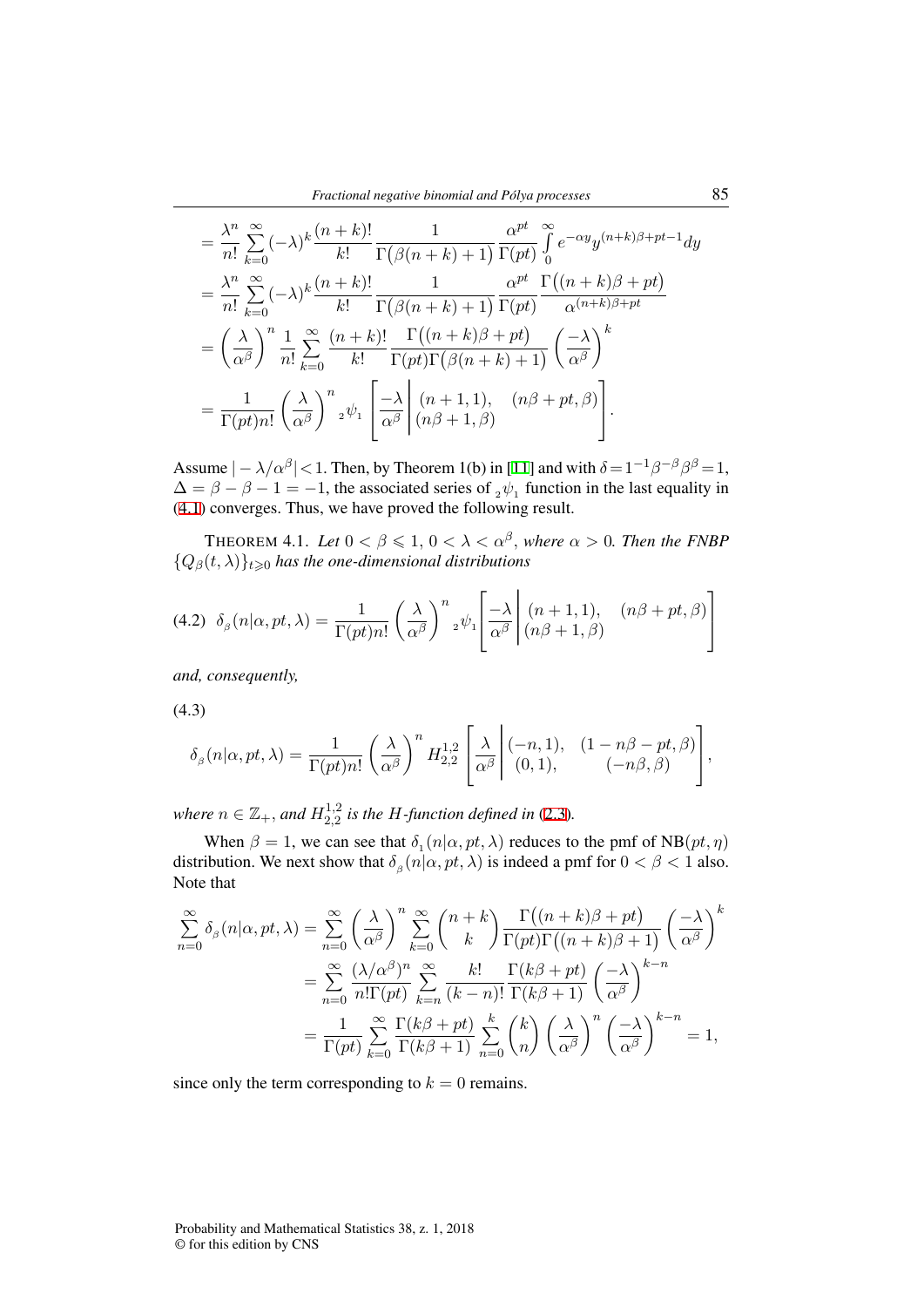REMARK 4.1. *Let*  $0 < \alpha^{\beta} < \lambda$ . *Then, using the representation given in* (3.5) *and from* (2.6)*, we also obtain*

$$
\delta_{\beta}(n|\alpha, pt, \lambda) = \int_{0}^{\infty} \int_{0}^{\infty} p(n|x, \lambda) h_{\beta}(x, y) g(y|\alpha, pt) dx dy
$$
  
= 
$$
\frac{\alpha^{\beta}}{\lambda \Gamma(pt)} \sum_{k=0}^{\infty} {n+k \choose n} \frac{\Gamma(pt - \beta - \beta k)}{\Gamma(-\beta k + (1 - \beta))} \left(-\frac{\alpha^{\beta}}{\lambda}\right)^{k}
$$
  
= 
$$
\frac{\alpha^{\beta}}{n! \lambda \Gamma(pt)^{2}} \psi_{1} \left[\frac{-\alpha^{\beta}}{\lambda} \middle| (n+1, 1), (pt - \beta, -\beta) \right].
$$

Henceforth, let us put

$$
q = \lambda/\Gamma(1+\beta)
$$
,  $d_1 = 2\lambda^2/\Gamma(2\beta+1)$  and  $d_2 = \beta q^2 B(\beta, 1+\beta)$ .

THEOREM 4.2. *The mean, variance and autocovariance functions of the FNBP*  $\{Q_\beta(t,\lambda)\}_{t\geqslant0}$  *are given by* 

(i) 
$$
\mathbb{E}[Q_{\beta}(t,\lambda)] = q \frac{\Gamma(pt + \beta)}{\alpha^{\beta} \Gamma(pt)} = q \mathbb{E}[\Gamma^{\beta}(t)] \sim q \left(\frac{pt}{\alpha}\right)^{\beta} = \left(\frac{p}{\alpha}\right)^{\beta} \mathbb{E}[N_{\beta}(t,\lambda)],
$$
  
for large  $t$ ,

(ii) 
$$
Var[Q_{\beta}(t,\lambda)] = \frac{q\Gamma(pt+\beta)}{\alpha^{\beta}\Gamma(pt)} \left(1 - \frac{q\Gamma(pt+\beta)}{\alpha^{\beta}\Gamma(pt)}\right) + \frac{d_1\Gamma(pt+2\beta)}{\alpha^{2\beta}\Gamma(pt)},
$$

(iii) 
$$
Cov[Q_{\beta}(s,\lambda), Q_{\beta}(t,\lambda)] = q \frac{\Gamma(ps + \beta)}{\alpha^{\beta} \Gamma(ps)} + d_2 \frac{\Gamma(ps + 2\beta)}{\alpha^{2\beta} \Gamma(ps)} - q^2 \frac{\Gamma(ps + \beta)}{\alpha^{2\beta} \Gamma(ps)} \frac{\Gamma(pt + \beta)}{\Gamma(pt)} + q^2 \beta \mathbb{E} [\Gamma^{2\beta}(t) B(\beta, 1 + \beta; \Gamma(s)/\Gamma(t))].
$$

P r o o f. For simplicity, the parameter  $\lambda$  is suppressed in  $\{N_\beta(t,\lambda)\}_{t\geq0}$  and  ${Q}_{\beta}(t,\lambda)$ <sub> $t\geq0$ </sub>, when no confusion arises. First note that

(4.4) 
$$
\mathbb{E}[\Gamma^l(t)] = \frac{1}{\alpha^l} \frac{\Gamma(pt + l)}{\Gamma(pt)}, \quad l > 0.
$$

Using a conditioning argument and the equation (3.2), we get

(4.5) 
$$
\mathbb{E}[Q_{\beta}(t)] = \frac{q}{\alpha^{\beta}} \frac{\Gamma(pt + \beta)}{\Gamma(pt)} = q \mathbb{E}[\Gamma^{\beta}(t)].
$$

By Stirling's formula,  $(\Gamma(pt + \beta)/\Gamma(pt)) \sim (pt)^{\beta}$  for large *t*, and so we get

$$
\mathbb{E}\big[N_{\beta}\big(\Gamma(t)\big)\big] \sim (p/\alpha)^{\beta} \, qt^{\beta} = (p/\alpha)^{\beta} \, \mathbb{E}[N_{\beta}(t,\lambda)],
$$

which proves part (i).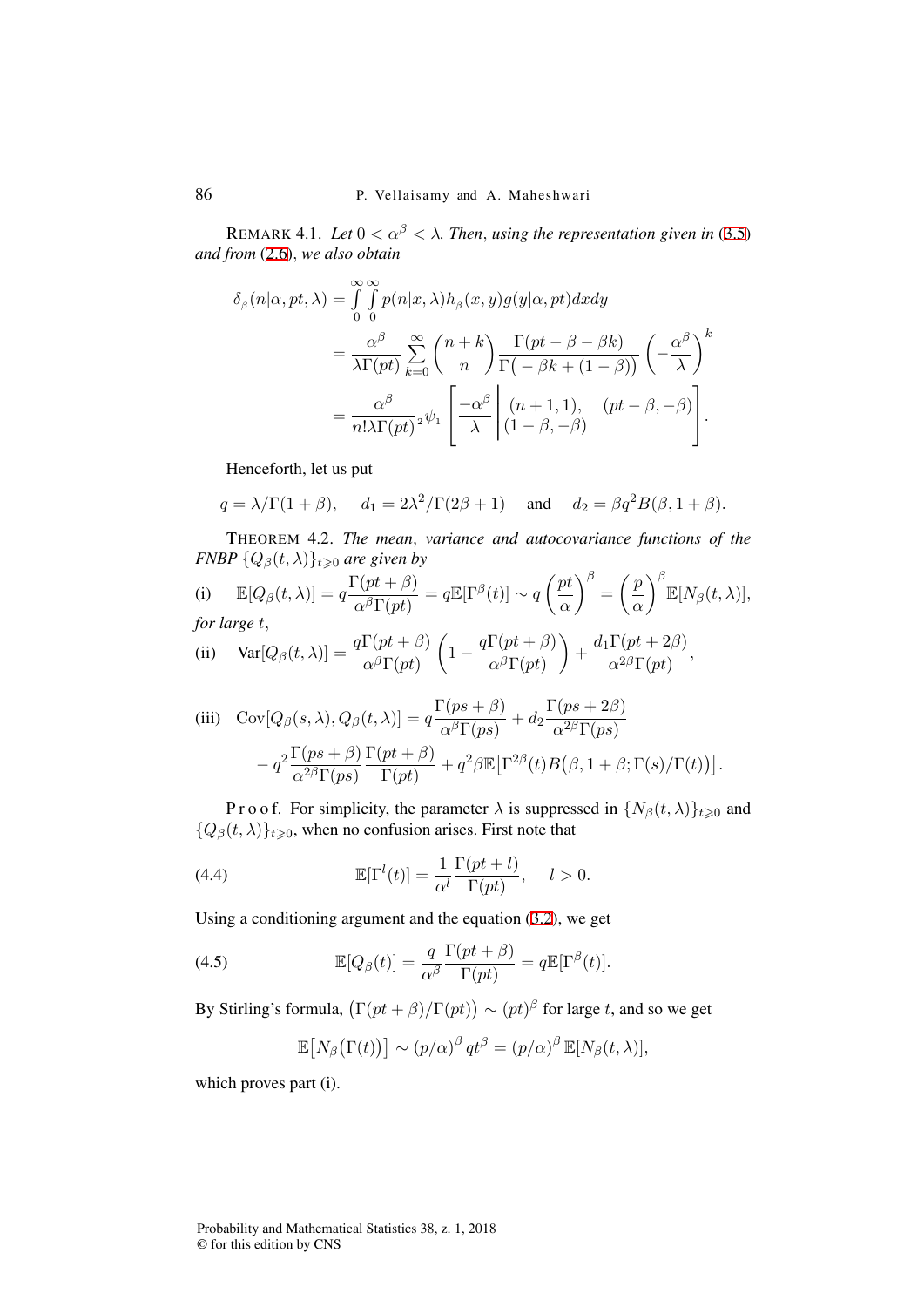Using  $(3.2)$  and  $(3.4)$ , we get

$$
\begin{split} \text{Var}[Q_{\beta}(t)] &= \text{Var}\Big[\mathbb{E}\big[N_{\beta}\big(\Gamma(t)\big)|\Gamma(t)\big]\Big] + \mathbb{E}\Big[\text{Var}\big[N_{\beta}\big(\Gamma(t)\big)|\Gamma(t)\big]\Big] \\ &= q\mathbb{E}[\Gamma^{\beta}(t)]\big(1 - q\mathbb{E}[\Gamma^{\beta}(t)]\big) + d_1\mathbb{E}[\Gamma^{2\beta}(t)] \\ &= \frac{q\Gamma(pt + \beta)}{\alpha^{\beta}\Gamma(pt)}\left(1 - \frac{q\Gamma(pt + \beta)}{\alpha^{\beta}\Gamma(pt)}\right) + \frac{d_1\Gamma(pt + 2\beta)}{\alpha^{2\beta}\Gamma(pt)}, \end{split}
$$

using (4.4). This proves part (ii).

Next, from [16], eq. (14), we get, for  $0 < s \le t$ ,

$$
Cov[N_{\beta}(s), N_{\beta}(t)] = qs^{\beta} + d_2s^{2\beta} + q^2[\beta t^{2\beta}B(\beta, 1+\beta; s/t) - (st)^{\beta}],
$$

where  $B(a, b; x) = \int_0^x t^{a-1}(1-t)^{b-1}dt$ ,  $0 < x < 1$ , is the incomplete beta function. Hence, from (3.2),

$$
\mathbb{E}[N_{\beta}(s)N_{\beta}(t)] = qs^{\beta} + d_2s^{2\beta} + q^2\beta[t^{2\beta}B(\beta, 1+\beta; s/t)],
$$

which leads to

$$
\mathbb{E}[Q_{\beta}(s)Q_{\beta}(t)] = \mathbb{E}\Big[\mathbb{E}\big[N_{\beta}(\Gamma(s))N_{\beta}(\Gamma(t))\big|\Gamma(s),\Gamma(t)\big]\Big] \n= q\mathbb{E}[\Gamma^{\beta}(s)] + d_2\mathbb{E}[\Gamma^{2\beta}(s)] + \beta q^2\mathbb{E}\big[\Gamma^{2\beta}(t)B(\beta,1+\beta;\Gamma(s)/\Gamma(t))\big].
$$

Hence, using (4.5), we get

$$
Cov[Q_{\beta}(s), Q_{\beta}(t)] = q \mathbb{E}[\Gamma^{\beta}(s)] + d_2 \mathbb{E}[\Gamma^{2\beta}(s)] - q^2 \mathbb{E}[\Gamma^{\beta}(s)] \mathbb{E}[\Gamma^{\beta}(t)] + \beta q^2 \mathbb{E}[\Gamma^{2\beta}(t)B(\beta, 1+\beta; \Gamma(s)/\Gamma(t))].
$$

Using (4.4), we obtain part (iii).  $\blacksquare$ 

REMARK 4.2. *A stochastic process*  $\{X(t)\}_{t\geq0}$  *is said be* overdispersed *if*  $Var[X(t)] - E[X(t)] > 0$  *for all*  $t \ge 0$  (see [4])*. Now, for the FNBP,* 

$$
\begin{split} \text{Var}[Q_{\beta}(t)] - \mathbb{E}[Q_{\beta}(t)] &= \frac{d_1 \Gamma(pt + 2\beta)}{\alpha^{2\beta} \Gamma(pt)} - \left(\frac{q \Gamma(pt + \beta)}{\alpha^{\beta} \Gamma(pt)}\right)^2 \\ &= \frac{\lambda^2}{\beta} \left(\frac{\mathbb{E}[\Gamma^{2\beta}(t)]}{\Gamma(2\beta)} - \frac{\left(\mathbb{E}[\Gamma^{\beta}(t)]\right)^2}{\beta \Gamma^2(\beta)}\right) \\ &\geq \left(\lambda \mathbb{E}[\Gamma^{\beta}(t)]\right)^2 Z(\beta) \quad \text{(because } \mathbb{E}[\Gamma^{2\beta}(t)] \geq \left(\mathbb{E}[\Gamma^{\beta}(t)]\right)^2), \end{split}
$$

*where*  $Z(β) = β^{-1} (1/Γ(2β) – 1/βΓ<sup>2</sup>(β)) > 0$  *for all*  $β ∈ (0,1)$  (see [4], Section 3.1)*. Hence, the FNBP exhibits overdispersion.*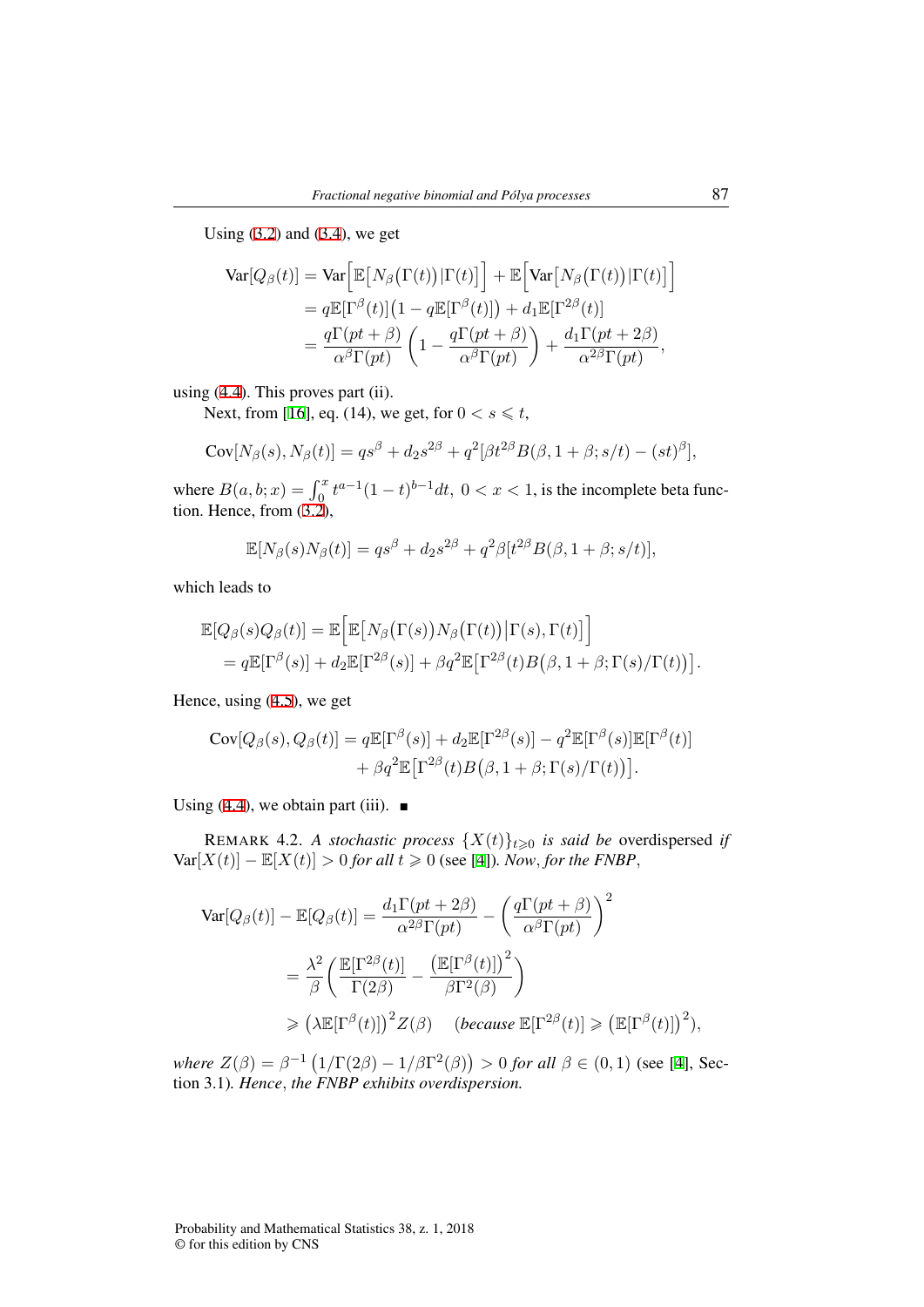The next result shows that the FNBP is not i.d.

**THEOREM 4.3.** *The one-dimensional distributions of the FNBP*  $\{Q_\beta(t,\lambda)\}_{t\geq0}$ *are not i.d.*

P r o o f. Since  $E_\beta(t) \stackrel{d}{=} t^\beta E_\beta(1)$ , we have

$$
Q_{\beta}(t,\lambda)=N(E_{\beta}(\Gamma(t)),\lambda)\stackrel{d}{=}N(\Gamma^{\beta}(t)E_{\beta}(1),\lambda).
$$

Using (3.7), we obtain

$$
\lim_{t \to \infty} \frac{N(\Gamma^{\beta}(t)E_{\beta}(1), \lambda)}{t^{\beta}} = \lim_{t \to \infty} \frac{N(\Gamma^{\beta}(t)E_{\beta}(1), \lambda)}{\Gamma^{\beta}(t)} \left(\frac{\Gamma(t)}{t}\right)^{\beta}
$$

$$
= \lambda E_{\beta}(1) \big(\mathbb{E}[\Gamma(1)]\big)^{\beta} = \lambda E_{\beta}(1) \left(\frac{p}{\alpha}\right)^{\beta} \text{ a.s.},
$$

since  $\Gamma(t) \to \infty$  and  $\Gamma(t)/t \to \mathbb{E}[\Gamma(1)]$  a.s., as  $t \to \infty$ . The result follows by contradiction since  $E_\beta(1)$  is not i.d. ■

REMARK 4.3. (i) *In fact, the above result can be generalized for any subordinator*  $T(t)$  *with*  $\mathbb{E}[T(1)] < \infty$ *. For a subordinator, the SLLN for Lévy processes yields*  $\lim_{t\to\infty} T(t)/t = \mathbb{E}[T(1)]$  *a.s. Thus,* 

$$
\frac{N_{\beta}\big(T(t),\lambda\big)}{t^{\beta}}\stackrel{\mathcal{L}}{\longrightarrow}\lambda E_{\beta}(1)\big(\mathbb{E}[T(1)]\big)^{\beta}
$$

*which is not i.d.*

(ii) *Since*

$$
\frac{N(E^{*n}_{\beta}(\Gamma(t)),\lambda)}{t^{\beta_1\beta_2\cdots\beta_n}}\xrightarrow{\mathcal{L}}\lambda E^{*n}_{\beta}(1)\big(\mathbb{E}[\Gamma(1)]\big)^{\beta_1\beta_2\cdots\beta_n}\quad as\ t\to\infty,
$$

*it follows that the distributions of*  $\left\{ N\big(E^{*n}_\beta\big(\Gamma(t)\big),\lambda\big)\right\}_{t\geqslant0}$  are also not i.d.

REMARK 4.4. *Let*  $q(x, t)$  *be the pdf of*  $E_\beta(\Gamma(t))$ , and  $h_\beta(x, t)$  *be the pdf of*  $E_{\beta}(t)$ . It is known (see [21], [7]) that  $\mathbb{E}[e^{-sE_{\beta}(t)}] = L_{\beta}[-st^{\beta}],$  where  $L_{\beta}(z)$  is the Mittag-Leffler function defined in (2.1). Then the LT of the process  $\big\{E_\beta\big(\Gamma(t)\big)\big\}_{t\geqslant 0}$ *can be computed as*

$$
(4.6) \quad \mathbb{E}[e^{-sE_{\beta}(\Gamma(t))}] = \int_{0}^{\infty} e^{-sx} q(x,t) dx = \int_{0}^{\infty} \int_{0}^{\infty} e^{-sx} h_{\beta}(x,y) g(y|\alpha, pt) dy dx
$$

$$
= \int_{0}^{\infty} L_{\beta}(-sy^{\beta}) g(y|\alpha, pt) dy = \sum_{k=0}^{\infty} \frac{\Gamma(\beta k + pt)}{\Gamma(pt)\Gamma(1 + \beta k)} \left(\frac{-s}{\alpha^{\beta}}\right)^{k}
$$

$$
= \frac{1}{\Gamma(pt)} {}_{2} \psi_{1} \left[ \frac{-s}{\alpha^{\beta}} \middle| (pt, \beta), (1,1) \right].
$$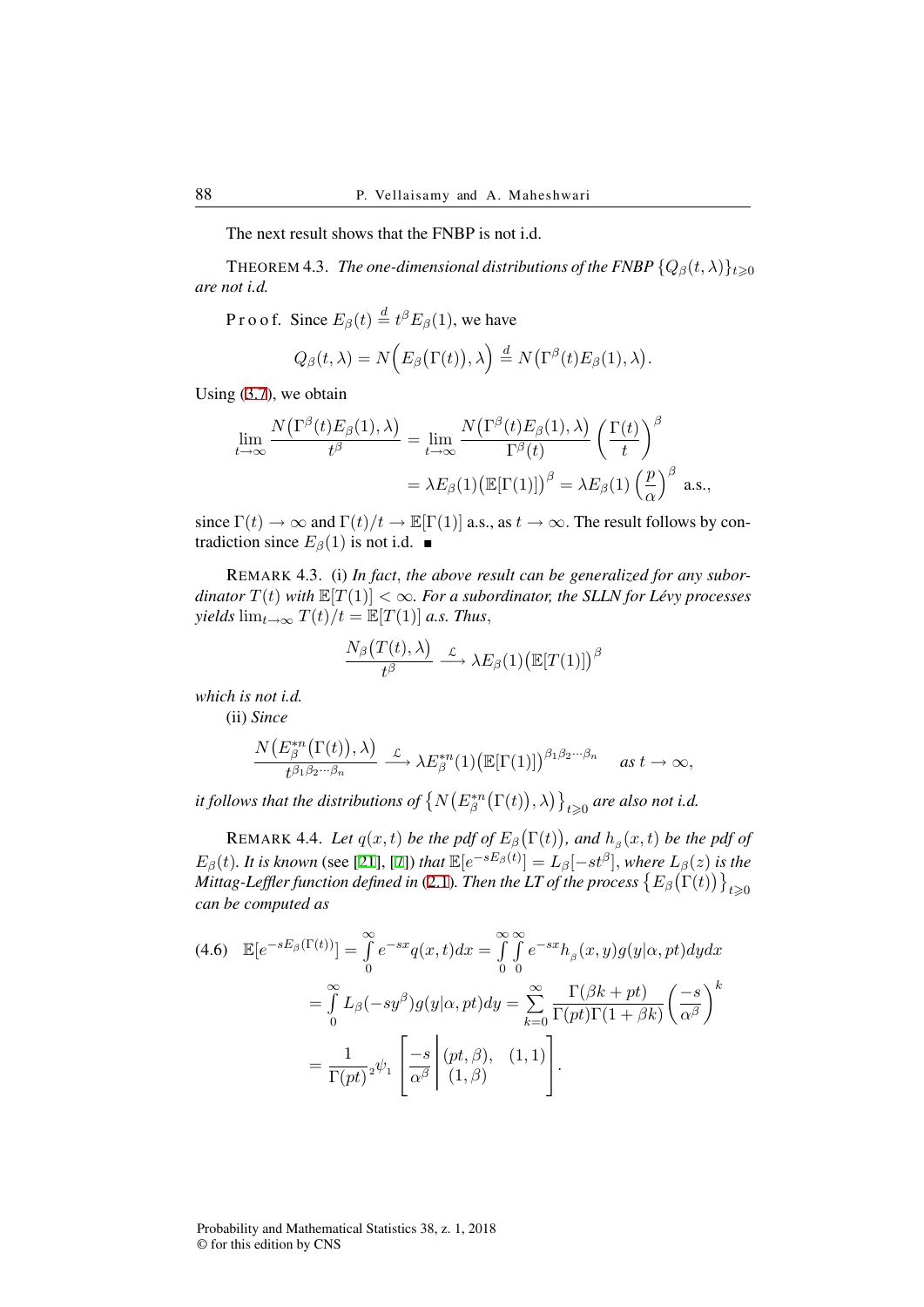*Using* (4.6)*, we obtain the LT of*  $\{Q_\beta(t,\lambda)\}_{t\geq0}$  *as* 

$$
\mathbb{E}[e^{-sQ_{\beta}(t,\lambda)}] = \mathbb{E}\bigg[\mathbb{E}\bigg[\exp\left(-\lambda E_{\beta}(\Gamma(t))(1-e^{-s})\right)\bigg|E_{\beta}(\Gamma(t))\bigg]\bigg]
$$

$$
= \frac{1}{\Gamma(pt)^2} \psi_1\left[\frac{\lambda(e^{-s}-1)}{\alpha^{\beta}}\bigg|^{(pt,\beta)}(1,\beta)\bigg].
$$

Recently, Beghin [3] and Beghin and Macci [4] also studied the FNBP. For  $0 < \beta < 1$  and  $0 < \eta < 1$ , they define the FNBP as

$$
X_1(t) = \sum_{i=1}^{N_\beta(t, -\ln(1-\eta))} Y_i
$$
 and  $X_2(t) = N(\Gamma^*_\beta(t), 1)$ 

in [4] and [3], respectively, where the  $Y_i$ 's are  $LS(\eta)$ -distributed random variables independent of  $\{N_\beta(t,\lambda)\}_{t\geqslant0}$ ,  $\{\Gamma^*_\beta(t)\}_{t\geqslant0} = \{\Gamma^*\big(E_\beta(t)\big)\}_{t\geqslant0}$  is the fractional gamma process (see [3]) and  $\Gamma^*(t) \sim G(\alpha, t)$ . It is assumed here that  $\{\Gamma^*(t)\}_{t \geq 0}$ and  ${E_\beta(t)}_{t\geq 0}$  are independent processes. Note that when  $\beta = 1$ ,

$$
X_1(t) \sim NB(t, \eta)
$$
 and  $X_2(t) \sim NB(t, 1/(1+\alpha))$ .

Observe that our definition of the FNBP is

$$
Q_{\beta}(t,\lambda):=N_{\beta}\big(\Gamma(t),\lambda\big) \stackrel{d}{=}N\Big(E_{\beta}\big(\Gamma(t)\big),\lambda\Big).
$$

When  $\beta = 1, Q_1(t, \lambda) = N(\Gamma(t), \lambda) \sim NB(pt, \lambda/(\lambda + \alpha)), t > 0$  (see, e.g., [26]). Let, for *i*  $\geq 1$ ,  $Y_i^* \stackrel{\text{iid}}{\sim} LS(\lambda/(\alpha + \lambda))$ . Then it can be seen that

$$
Q_1(t,\lambda) \stackrel{d}{=} \sum_{i=1}^{N(pt, -\ln(\alpha/(\lambda+\alpha)))} Y_i^*,
$$

where  ${Y_i^*}_{i \geq 1}$  and  ${N(t, \lambda)}_{t \geq 0}$  are independent. It can be seen that our process is different from theirs.

LEMMA 4.1. *Let*  $0 < \beta < 1$ . *Then the processes*  $\{N(\Gamma(E_\beta(t)), \lambda)\}_{t \geqslant 0}$  and  ${Q_{\beta}(t, \lambda)}_{t \geq 0}$  *are different.* 

P r o o f. It is sufficient to prove that the one-dimensional distributions of the processes  $\left\{\Gamma\big(E_\beta(t)\big)\right\}_{t\geqslant 0}$  and  $\left\{E_\beta\big(\Gamma(t)\big)\right\}_{t\geqslant 0}$  are different. We compare the mean functions of the processes  $\left\{ \Gamma(E_{\beta}(t)) \right\}_{t \geq 0}$  and  $\left\{ E_{\beta}(\Gamma(t)) \right\}_{t \geq 0}$ . Using  $\mathbb{E}[E_{\beta}(t)] =$  $t^{\beta}/\Gamma(1+\beta)$ , we get

$$
\mathbb{E}\big[\Gamma(E_{\beta}(t))\big]=\frac{pt^{\beta}}{\alpha\Gamma(1+\beta)},\quad \mathbb{E}\big[E_{\beta}\big(\Gamma(t)\big)\big]=\frac{\Gamma(pt+\beta)}{\alpha^{\beta}\Gamma(1+\beta)\Gamma(pt)},
$$

which are clearly different. This proves the result.  $\blacksquare$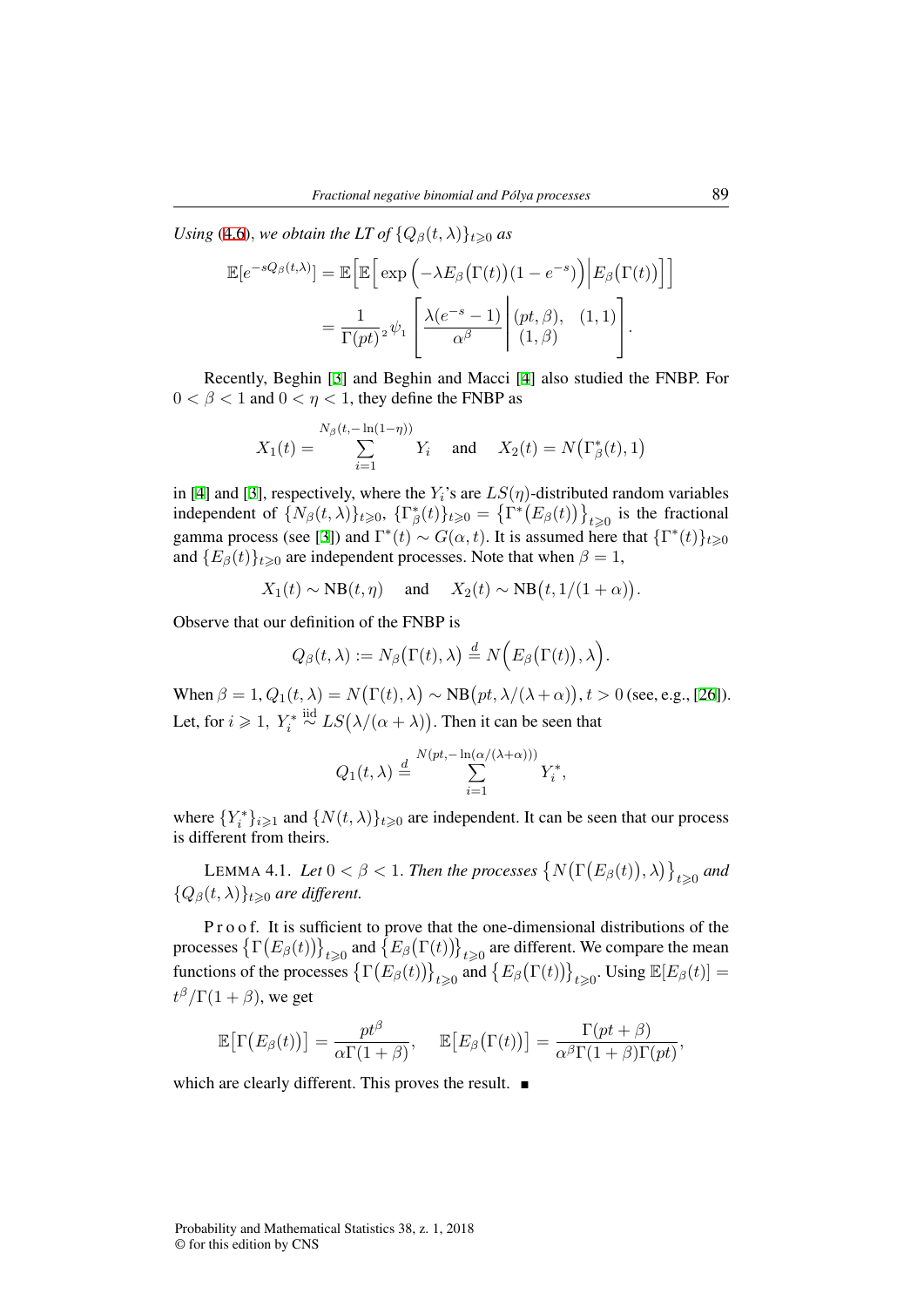4.2. Connections to PDEs. In this section, we discuss PDEs governed by the one-dimensional distributions of the FNBP.

THEOREM 4.4. Let  $r \in \mathbb{Z}_+ \backslash \{0\}$ . The pmf (4.2) of the FNBP solves the fol*lowing PDE*:

$$
(4.7) \quad \frac{\partial^r}{\partial \lambda^r} \delta_\beta(n|\alpha, pt, \lambda) =
$$
  

$$
\frac{1}{\alpha^{n\beta} \Gamma(pt)n!} \sum_{i=0}^r \binom{r}{i} \binom{n}{i} (-1)^{r-i} \lambda^{n-r} H_{2,2}^{1,2} \left[ \frac{\lambda}{\alpha^\beta} \left| \begin{array}{cc} (-n,1), & (1-n\beta - pt, \beta) \\ (r-i,1), & (-n\beta, \beta) \end{array} \right|
$$

*with*

$$
(4.8) \delta_{\beta}(n|\alpha,0,\lambda) = \begin{cases} 1, & n=0, \\ 0, & n \geqslant 1, \end{cases} \quad \text{and} \quad \delta_{\beta}(n|\alpha,pt,\lambda) = 0 \quad \text{for all } n < 0.
$$

P r o o f. Note first that the *H*-function defined in (2.3) satisfies (see [19], Section (1.4.1)), for  $r \in \mathbb{Z}_+ \backslash \{0\}$ ,

$$
\frac{\partial^r}{\partial z^r} \left\{ z^{-(\gamma\beta_1/B_1)} H_{p,q}^{m,n} \left[ z^{\gamma} \middle| \begin{pmatrix} (\alpha_i, A_i)_{(1,p)} \\ (\beta_j, B_j)_{(1,q)} \end{pmatrix} \right] \right\}
$$
\n
$$
= \left( \frac{-\gamma}{B_1} \right)^r z^{-r - (\gamma\beta_1/B_1)} H_{p,q}^{m,n} \left[ z^{\gamma} \middle|_{(r+\beta_1, B_1), (\beta_j, B_j)_{(2,q)}} \right].
$$

Taking  $p = 2$ ,  $q = 2$ ,  $m = 1$ ,  $n = 2$ ,  $\alpha_1 = -n$ ,  $\alpha_2 = 1 - n\beta - pt$ ,  $\beta_1 = 0$ ,  $\beta_2 =$  $-n\beta$ ,  $A_1 = B_1 = 1$ ,  $A_2 = B_2 = \beta$  and  $\gamma = 1$ , we get

$$
(4.9) \quad \frac{\partial^r}{\partial z^r} H_{2,2}^{1,2} \left[ z \Big|^{(-n,1), (1 - n\beta - pt, \beta)}_{(0,1), (-n\beta, \beta)} \right] = (-1)^r z^{-r} H_{2,2}^{1,2} \left[ z \Big|^{(-n,1), (1 - n\beta - pt, \beta)}_{(r,1), (-n\beta, \beta)} \right].
$$

Now, differentiate *r* times the right-hand side of (4.3) with respect to  $\lambda$ , use (4.9) and the Leibniz rule

$$
\frac{d^r}{dx^r}[u(x)v(x)] = \sum_{i=0}^r \binom{r}{i} \frac{d^i}{dx^i}(u(x)) \frac{d^{r-i}}{dx^{r-i}}(v(x))
$$

to obtain the result in  $(4.7)$ .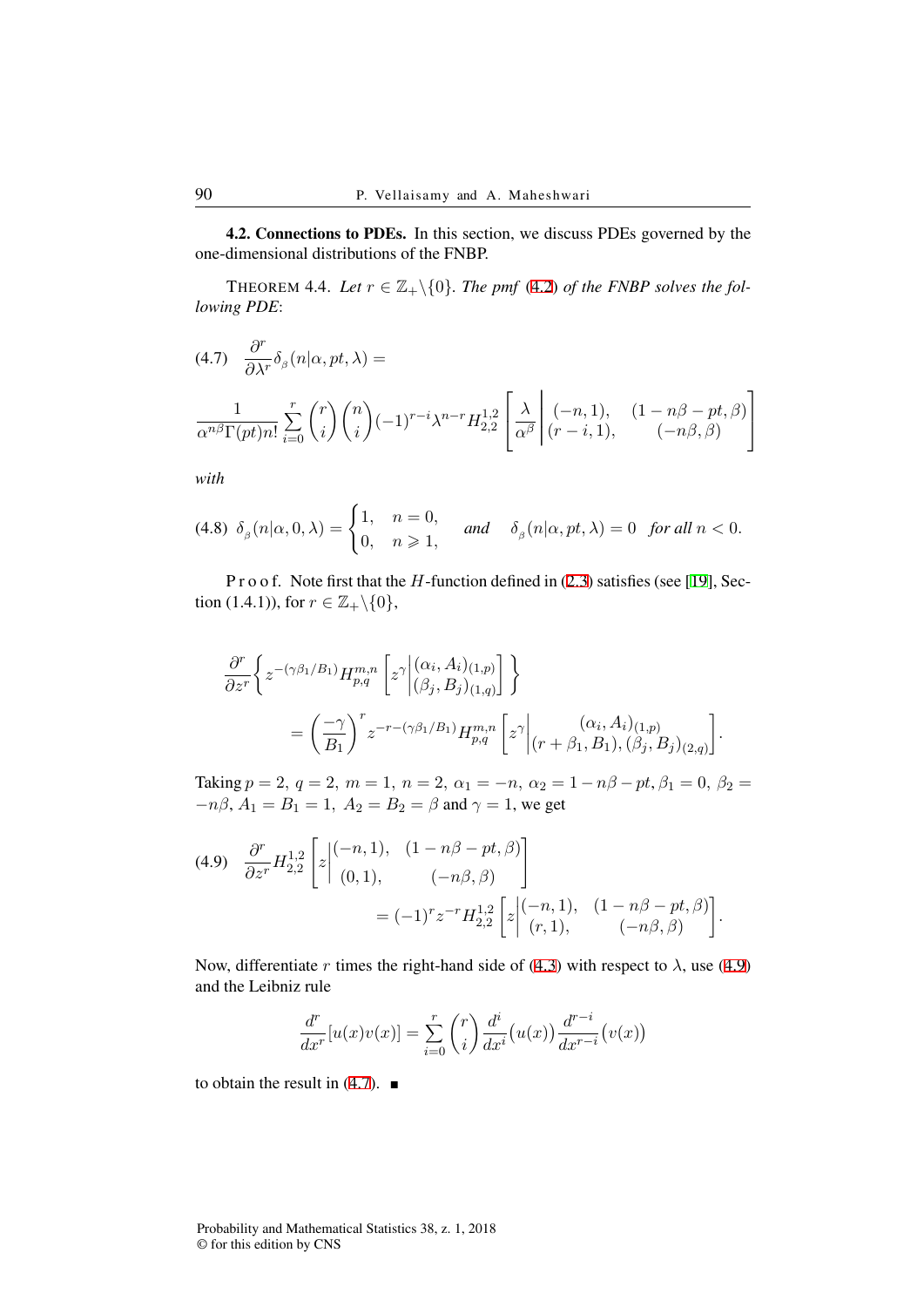REMARK 4.5. *When*  $r = 1$ *, we get* 

$$
\frac{\partial}{\partial \lambda} \delta_{\beta} (n | \alpha, pt, \lambda)
$$
\n
$$
= \frac{n}{\lambda} \delta_{\beta} (n | \alpha, pt, \lambda) - \frac{1}{\lambda \Gamma(pt) n!} \left( \frac{\lambda}{\alpha^{\beta}} \right)^n H_{2,2}^{1,2} \left[ \frac{\lambda}{\alpha^{\beta}} \left| \begin{array}{l} (-n,1), (1 - n\beta - pt, \beta) \\ (1,1), (1 - n\beta, \beta) \end{array} \right|
$$

*with the initial condition given in* (4.8)*.*

Next, we obtain the fractional PDE in the time variable *t* solved by the FNBP distributions.

**LEMMA 4.2.** *The density of the gamma process*  $\Gamma(t) \sim G(\alpha, pt)$ *, given in* (2.4)*, satisfies the following fractional differential equation for any*  $\nu \ge 0$ :

(4.10) 
$$
\partial_t^{\nu} g(y|\alpha, pt) = p \partial_t^{\nu-1} \Big( \log(\alpha y) - \psi(pt) \Big) g(y|\alpha, pt), \quad y > 0,
$$

$$
g(y|\alpha, 0) = 0,
$$

 $\psi(x) := \Gamma'(x)/\Gamma(x)$  is the digamma function and  $\partial_t^\nu$  denotes the Riemann– *Liouville derivative defined in* (2.7)*.*

P r o o f. Note first that (see [24], eq.  $(3.6)$ )

(4.11) 
$$
\frac{1}{\Gamma(t)} = \frac{1}{2\pi i} \int_{\mathbf{C}} e^z z^{-t} dz,
$$

where C is the Hankel contour given in Figure 1.



Figure 1. Hankel contour.

Let  $\Gamma(a, x) = \int_x^{\infty} e^{-t} t^{a-1} dt$ ,  $a > 0$ ,  $x > 0$ , denote the incomplete gamma function. Then, for  $m - 1 < \nu < m, m \in \mathbb{Z}_+ \backslash \{0\},$ 

∫ *t*  $\boldsymbol{0}$ (*αy/z*) *ps*  $\frac{(\alpha y/z)^{p\alpha}}{(t-s)^{\nu+1-m}}$ *ds* =  $\left(\frac{\alpha y}{z}\right)$  $\int_{z}^{\frac{xy}{2}} \int^{pt} \left( p \log \frac{\alpha y}{z} \right)^{\nu-m} \left\{ \Gamma(m-\nu) - \Gamma\left(m-\nu, pt \log \frac{\alpha y}{z} \right) \right\}$ (4.12)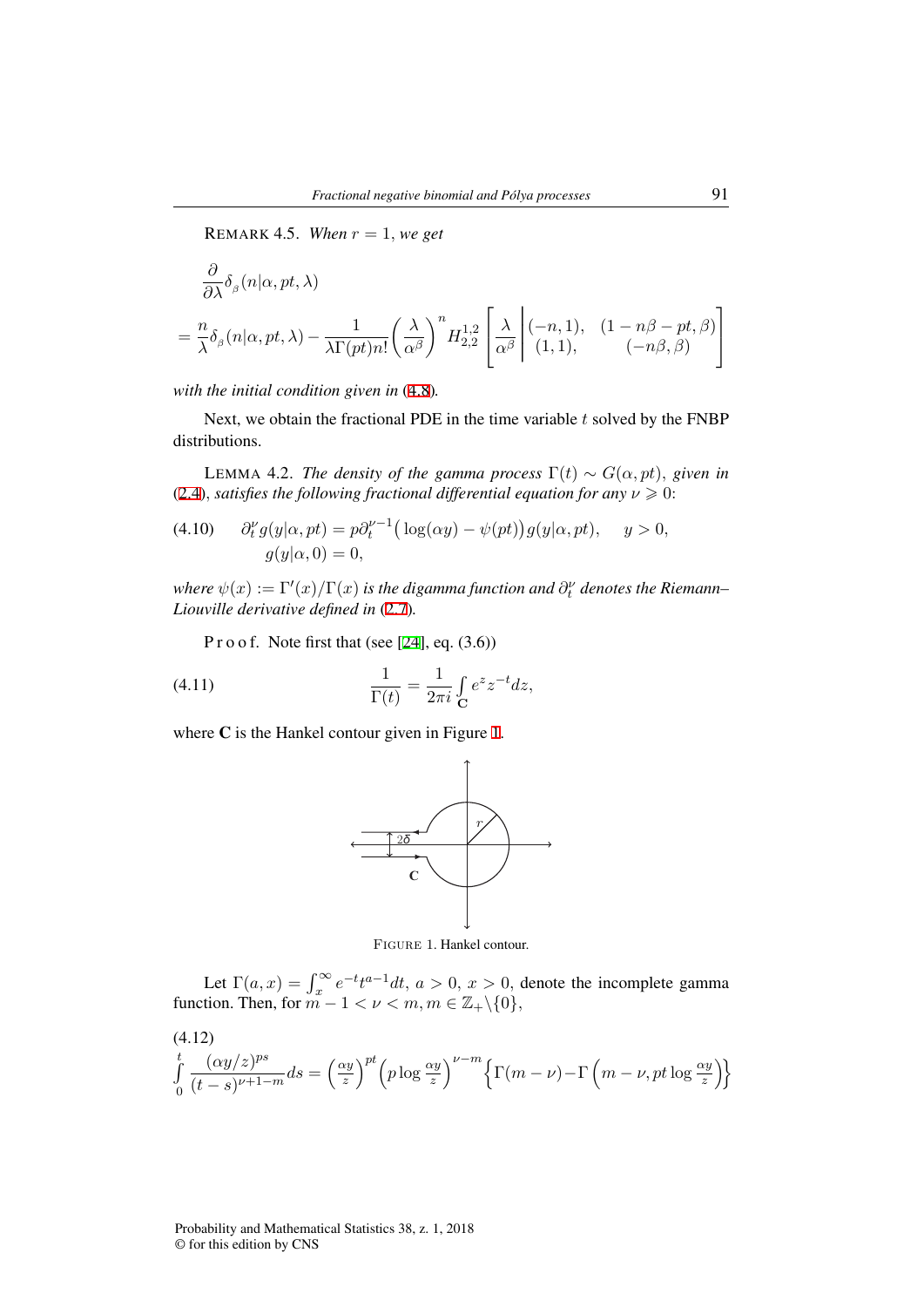and

$$
(4.13) \quad \frac{d}{dt}\Gamma\left(m-\nu,pt\log\frac{\alpha y}{z}\right)=-p\left(\frac{\alpha y}{z}\right)^{-pt}\left(p\log\frac{\alpha y}{z}\right)^{m-1-\nu}\log\left(\frac{\alpha y}{z}\right),
$$

which can be checked using *Mathematica* 8.0. Now, by definition, for *m −* 1 *< ν < m*,

$$
\frac{\partial_{t}^{2}g(y|\alpha,pt)}{\Gamma(m-\nu)} = \frac{1}{\Gamma(m-\nu)} \frac{d^{m}}{dt^{m}} \int_{0}^{t} \frac{\alpha^{p}s y^{p s-1} e^{-\alpha y}}{\Gamma(p s)(t-s)^{\nu+1-m}} ds
$$
\n
$$
= \frac{(ye^{\alpha y})^{-1}}{\Gamma(m-\nu)} \frac{d^{m}}{dt^{m}} \int_{0}^{t} \frac{(\alpha y)^{p s}}{(t-s)^{\nu+1-m}} \left(\frac{1}{2\pi i} \int_{0}^{t} e^{z} e^{-ps} dz\right) ds \quad \text{(from (4.11))}
$$
\n
$$
= \frac{(ye^{\alpha y})^{-1}}{\Gamma(m-\nu)} \frac{d^{m}}{dt^{m}} \frac{1}{2\pi i} \int_{0}^{t} e^{z} \left(\int_{0}^{t} \frac{(\alpha y/z)^{p s}}{(t-s)^{\nu+1-m}} ds\right) dz \quad \text{(interchanging the order)}
$$
\n
$$
= \frac{(ye^{\alpha y})^{-1}}{\Gamma(m-\nu)} \frac{d^{m}}{dt^{m}} \frac{1}{2\pi i} \int_{0}^{t} e^{z} \left(\frac{\alpha y}{z}\right)^{pt} (p \log \frac{\alpha y}{z})^{\nu-m}
$$
\n
$$
\times \left\{ \Gamma(m-\nu) - \Gamma(m-\nu,pt\log\frac{\alpha y}{z}) \right\} dz \quad \text{(from (4.12))}
$$
\n
$$
= p \frac{(ye^{\alpha y})^{-1}}{\Gamma(m-\nu)} \frac{d^{m-1}}{dt^{m-1}} \frac{1}{2\pi i} \int_{0}^{t} e^{z} \left(\frac{\alpha y}{z}\right)^{pt} \log \frac{\alpha y}{z} (p \log \frac{\alpha y}{z})^{\nu-m}
$$
\n
$$
\times \left\{ \Gamma(m-\nu) - \Gamma(m-\nu,pt\log\frac{\alpha y}{z}) \right\} dz
$$
\n
$$
- \frac{(ye^{\alpha y})^{-1}}{\Gamma(m-\nu)} \frac{d^{m-1}}{dt^{m-1}} \frac{1}{2\pi i} \int_{0}^{t} e^{z} \left(\frac{\alpha y}{z}\right)^{pt} (p \log \frac{\alpha y}{z})^{\nu-m}
$$
\n
$$
\times \left\{ -p \left(\frac{\alpha y}{z}\right)^{-pt} (p \log \frac{\alpha y}{z})^{
$$

Probability and Mathematical Statistics 38, z. 1, 2018 © for this edition by CNS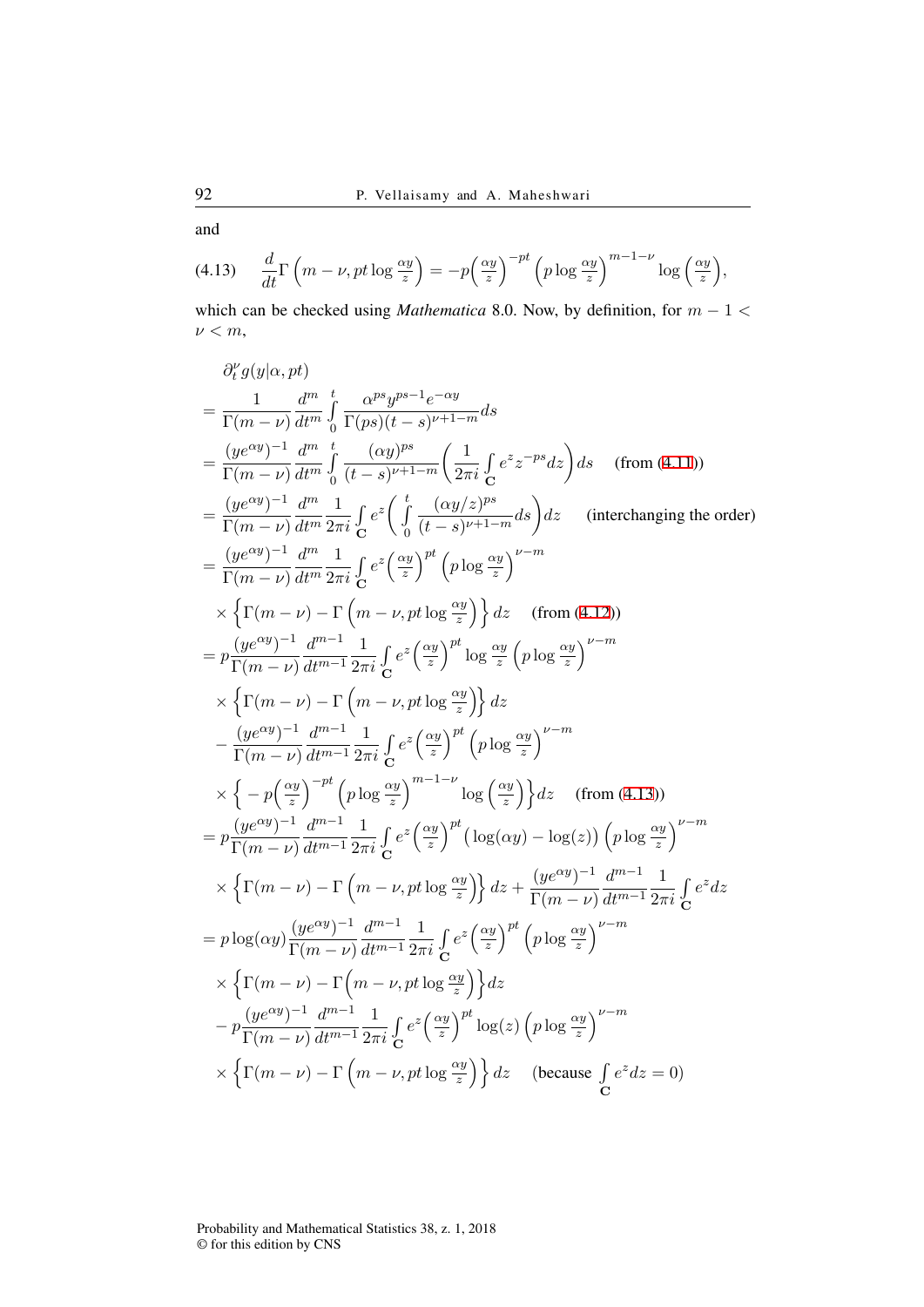$$
= p \log(\alpha y) \partial_t^{\nu-1} g(y|\alpha, pt) - \frac{(ye^{\alpha y})^{-1}}{\Gamma(m - \nu)} \frac{d^{m-1}}{dt^{m-1}} \frac{1}{2\pi i} \int_0^t \frac{\alpha^{ps} y^{ps}}{(t - s)^{\nu+1-m}} \frac{d}{ds} \frac{1}{\Gamma(ps)} ds
$$
  
=  $p \log(\alpha y) \partial_t^{\nu-1} g(y|\alpha, pt) - p \partial_t^{\nu-1} \{g(y|\alpha, pt)\psi(pt)\},$ 

which proves the result.  $\blacksquare$ 

The following corollary corresponds to the case  $\nu = 1$ .

COROLLARY 4.1. *The density* (2.4) *of the gamma process*  $\Gamma(t) \sim G(\alpha, pt)$ *solves the following PDE in the time variable <i>t* (*with*  $g(y|\alpha, 0) = 0$ ):

$$
\frac{\partial}{\partial t}g(y|\alpha, pt) = p\big(\log(\alpha y) - \psi(pt)\big)g(y|\alpha, pt), \quad y > 0, t > 0.
$$

THEOREM 4.5. *The pmf* (4.2) *of the FNBP solves the following fractional PDE in the time variable t*:

$$
\frac{1}{p}\partial_t^{\nu}\delta_{\beta}(n|\alpha, pt, \lambda) = \partial_t^{\nu-1} \big( \log(\alpha) - \psi(pt) \big) \delta_{\beta}(n|\alpha, pt, \lambda) \n+ \int_0^{\infty} p_{\beta}(n|y, \lambda) \log(y) \partial_t^{\nu-1} g(y|\alpha, pt) dy, \quad t > 0,
$$

 $\delta_{\beta}(n|\alpha,0,\lambda) = 1$  if  $n = 0$  and is zero otherwise, and  $p_{\beta}(n|t,\lambda)$  denotes the *pmf of the FPP defined in* (3.1)*.*

P r o o f. Let  $m − 1 < \nu < m$ , where  $m$  is a positive integer. Then

$$
\partial_t^{\nu} \delta_{\beta}(n|\alpha, pt, \lambda) = \partial_t^{\nu} \int_0^{\infty} p_{\beta}(n|y, \lambda) g(y|\alpha, pt) dy
$$
  
= 
$$
\frac{1}{\Gamma(m - \nu)} \frac{d^m}{dt^m} \int_0^t \int_0^{\infty} p_{\beta}(n|y, \lambda) \frac{g(y|\alpha, ps)}{(t - s)^{\nu + 1 - m}} dy ds,
$$

and, consequently,

$$
(4.14) \quad \partial_t^{\nu} \delta_{\beta}(n|\alpha, pt, \lambda) = \frac{1}{\Gamma(m - \nu)} \int_0^{\infty} p_{\beta}(n|y, \lambda) \frac{d^m}{dt^m} \int_0^t \frac{g(y|\alpha, ps)}{(t - s)^{\nu + 1 - m}} ds dy
$$

$$
= \int_0^{\infty} p_{\beta}(n|y, \lambda) \partial_t^{\nu} g(y|\alpha, pt) dy.
$$

The change in the order of integration in (4.14) can be justified, by using the Fubini–Tonelli theorem, as follows:

$$
\left| \int_{0}^{t} \int_{0}^{\infty} p_{\beta}(n|y,\lambda) \frac{g(y|\alpha, ps)}{(t-s)^{\nu+1-m}} dyds \right|
$$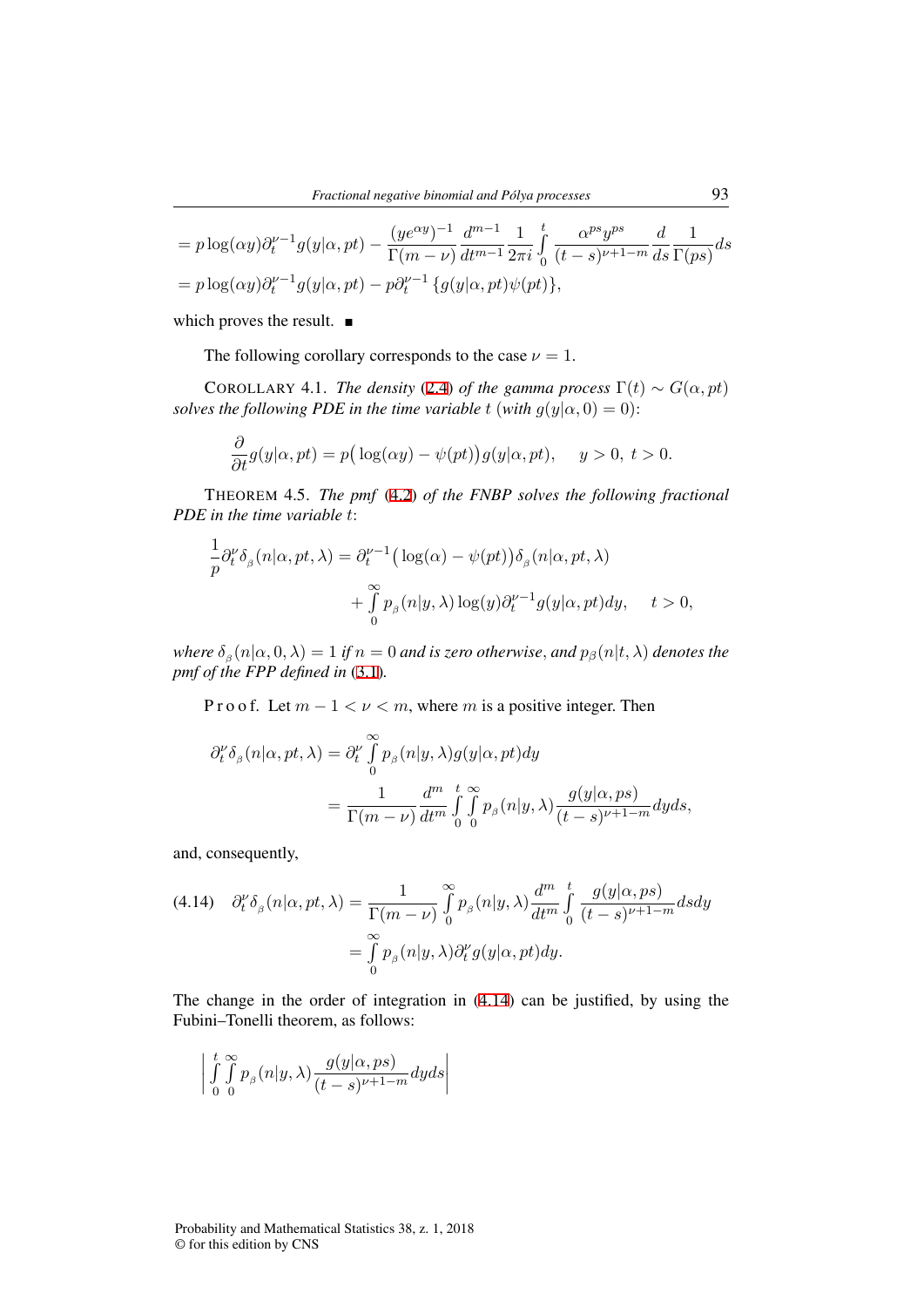$$
\leqslant \int_{0}^{t} \frac{1}{(t-s)^{\nu+1-m}} \int_{0}^{\infty} \left| p_{\beta}(n|y,\lambda) g(y|\alpha,ps) \right| dyds
$$
  

$$
\leqslant \int_{0}^{t} \frac{1}{(t-s)^{\nu+1-m}} ds = \frac{t^{(m-\nu)}}{m-\nu} < \infty.
$$

The result now follows from (4.10) and the second line of (4.14).  $\blacksquare$ 

### 5. SPACE FRACTIONAL PÓLYA PROCESS

**5.1. Pólya process.** Recall that  $\{N(t, \lambda)\}_{t \geq 0}$  represents a Poisson process with rate  $\lambda > 0$  and  $\mathbb{P}[N(t,\lambda) = n] = p(n|t,\lambda)$ . The Pólya process  $\{W^{\Gamma}(t)\}_{t \geq 0}$  :=  ${N(t,\Gamma)}_{t\geq0}$  is obtained by replacing  $\lambda$  by a random variable Γ, with density  $g(x|\alpha, p)$  given in (2.4), which is independent of  $\{N(t, \lambda)\}_{t \geq 0}$ . Then the pmf  $\eta(n|t, \alpha, p) = \mathbb{P}[W^{\Gamma}(t) = n]$  of the Pólya process is given by

(5.1) 
$$
\eta(n|t,\alpha,p) = \int_{0}^{\infty} p(n|t,x)g(x|\alpha,p)dx = \frac{t^n}{n!} \frac{\Gamma(n+p)}{\Gamma(p)} \frac{\alpha^p}{(t+\alpha)^{p+n}},
$$

which is the pmf of  $NB(p, \frac{t}{\alpha+t})$ . Since the pmf  $p(n|t, \lambda)$  of the Poisson process satisfies

$$
\frac{\partial}{\partial t}p(n|t,\lambda) = -\lambda \left[ p(n|t,\lambda) - p(n-1|t,\lambda) \right],
$$

we have

(5.2) 
$$
\frac{\partial}{\partial t}\eta(n|t,\alpha,p) = \int_{0}^{\infty} -x[p(n|t,x) - p(n-1|t,x)]g(x|\alpha,p)dx.
$$

Now,

(5.3)

$$
\int_{0}^{\infty} x p(n|t,x) g(x|\alpha, p) dx = \frac{t^n \alpha^p}{n! \Gamma(p)} \frac{\Gamma(n+p+1)}{(t+\alpha)^{n+p+1}} = \frac{n+p}{t+\alpha} \eta(n|t,\alpha, p), \ n \in \mathbb{Z}_+,
$$

which follows by using  $(5.1)$ . Putting  $(5.3)$  in  $(5.2)$ , we obtain

$$
\frac{\partial}{\partial t}\eta(n|t,\alpha,p)=-\frac{n+p}{t+\alpha}\eta(n|t,\alpha,p)+\frac{n-1+p}{t+\alpha}\eta(n-1|t,\alpha,p),\quad n\geqslant 0,
$$

with  $\eta(n|t,\alpha,p) = 0$  for  $n < 0$ , which is the underlying difference-differential equation satisfied by the Pólya process.

Observe that the negative binomial process  $\{Q(t, \lambda)\}_{t \geq 0}$  is a Lévy process (see [13], [9]) so that it has independent increments. However, the Pólya process  ${W}^{(\Gamma)}(t)$ <sub>*t* $\geq 0$ </sub> is not a Lévy process, as it does not have independent increments (see Remark 5.2 below).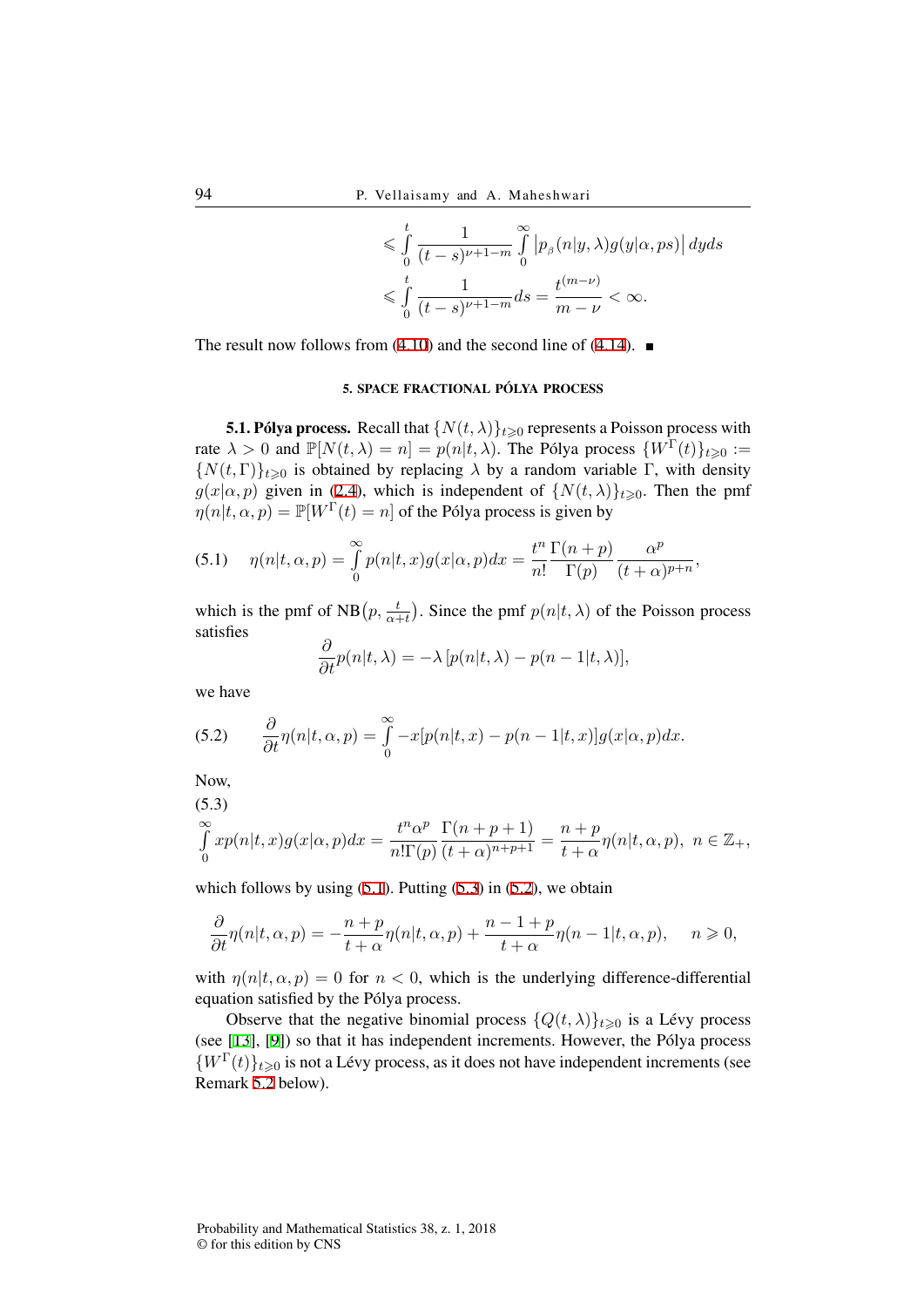5.2. Space fractional Pólya process. The space fractional Poisson process  ${\{\widetilde{N}_{\beta}(t,\lambda)\}_{t\geq0}}$ , which is a generalization of the Poisson process  ${\{N(t,\lambda)\}_{t\geq0}}$ , defined in [22], can be viewed as (see [22], Remark 2.3)

$$
\widetilde{N}_{\beta}(t,\lambda) \stackrel{d}{=} N\big(D_{\beta}(t),\lambda\big),\,
$$

where  $D_{\beta}(t)$  is a  $\beta$ -stable subordinator with  $0 < \beta < 1$ . The pmf of the space fractional Poisson process is given by (see [22], Theorem 2.2)

$$
\widetilde{p}_{\beta}(n|t,\lambda) = \mathbb{P}[\widetilde{N}_{\beta}(t,\lambda) = n] = \frac{(-1)^n}{n!} \sum_{k=0}^{\infty} \frac{(-\lambda^{\beta}t)^k}{k!} \frac{\Gamma(\beta k + 1)}{\Gamma(\beta k + 1 - n)}, \quad t \geq 0.
$$

It solves the fractional difference-differential equation ([22], eq. (2.4)) defined by

(5.4) 
$$
\frac{\partial}{\partial t} \widetilde{p}_{\beta}(n|t,\lambda) = -\lambda^{\beta} (1 - B_n)^{\beta} \widetilde{p}_{\beta}(n|t,\lambda), \quad \beta \in (0,1],
$$

$$
\widetilde{p}_{\beta}(n|0,\lambda) = \begin{cases} 1 & \text{for } n = 0, \\ 0 & \text{for } n > 0, \end{cases}
$$

where  $B_x$  is the backward shift operator defined by  $B_x u(x,t) = u(x-1,t)$ .

DEFINITION 5.1. Assume  ${D_\beta(t)}_{t\geq0}$  is a *β*-stable subordinator, and  $\Gamma$  is a *G*( $\alpha$ ,  $p$ )-distributed random variable, independent of  $\{D_\beta(t)\}_{t\geq0}$  and  $\{N(t,\lambda)\}_{t\geq0}$ . Then the *space fractional Pólya process* (SFPP)  $\{W_\beta^{\Gamma}(t)\}_{t\geqslant 0}$  is defined as

$$
\widetilde{W}_{\beta}^{\Gamma}(t) := \widetilde{N}_{\beta}(t, \Gamma) = N(D_{\beta}(t), \Gamma), \quad t \geqslant 0.
$$

THEOREM 5.1. *Let*  $0 < \beta \leqslant 1$ . *The one-dimensional distributions of the SFPP*  $are, for n \in \mathbb{Z}_+,$ (5.5)

$$
\widetilde{\eta}_{\beta}(n|t,\alpha,p) = \mathbb{P}[\widetilde{W}_{\beta}^{\Gamma}(t) = n] = \frac{1}{\Gamma(p)} \frac{(-1)^n}{n!} \psi_1 \left[ -\frac{t}{\alpha^{\beta}} \middle| \begin{array}{cc} (1,\beta), & (p,\beta) \\ (1-n,\beta) & \end{array} \right],
$$

*where*  $2\psi_1$  *denotes the generalized Wright function defined in* (2.2).

P r o o f. Observe that

*∂*

$$
(5.6) \ \widetilde{\eta}_{\beta}(n|t,\alpha,p) = \mathbb{E}\big[\mathbb{P}[\widetilde{W}_{\beta}^{\Gamma}(t) = n|\Gamma]\big] = \int_{0}^{\infty} \widetilde{p}_{\beta}(n|t,y)g(y|\alpha,p)dy
$$

$$
= \int_{0}^{\infty} \frac{(-1)^{n}}{n!} \sum_{k=0}^{\infty} \frac{(-y^{\beta}t)^{k}}{k!} \frac{\Gamma(\beta k+1)}{\Gamma(\beta k+1-n)} \frac{\alpha^{p}}{\Gamma(p)} y^{p-1} e^{-\alpha y} dy
$$

$$
= \frac{(-1)^{n}}{n!} \sum_{k=0}^{\infty} \frac{(-t)^{k}}{k!} \frac{\Gamma(\beta k+1)}{\Gamma(\beta k+1-n)} \frac{\alpha^{p}}{\Gamma(p)} \int_{0}^{\infty} y^{\beta k+p-1} e^{-\alpha y} dy
$$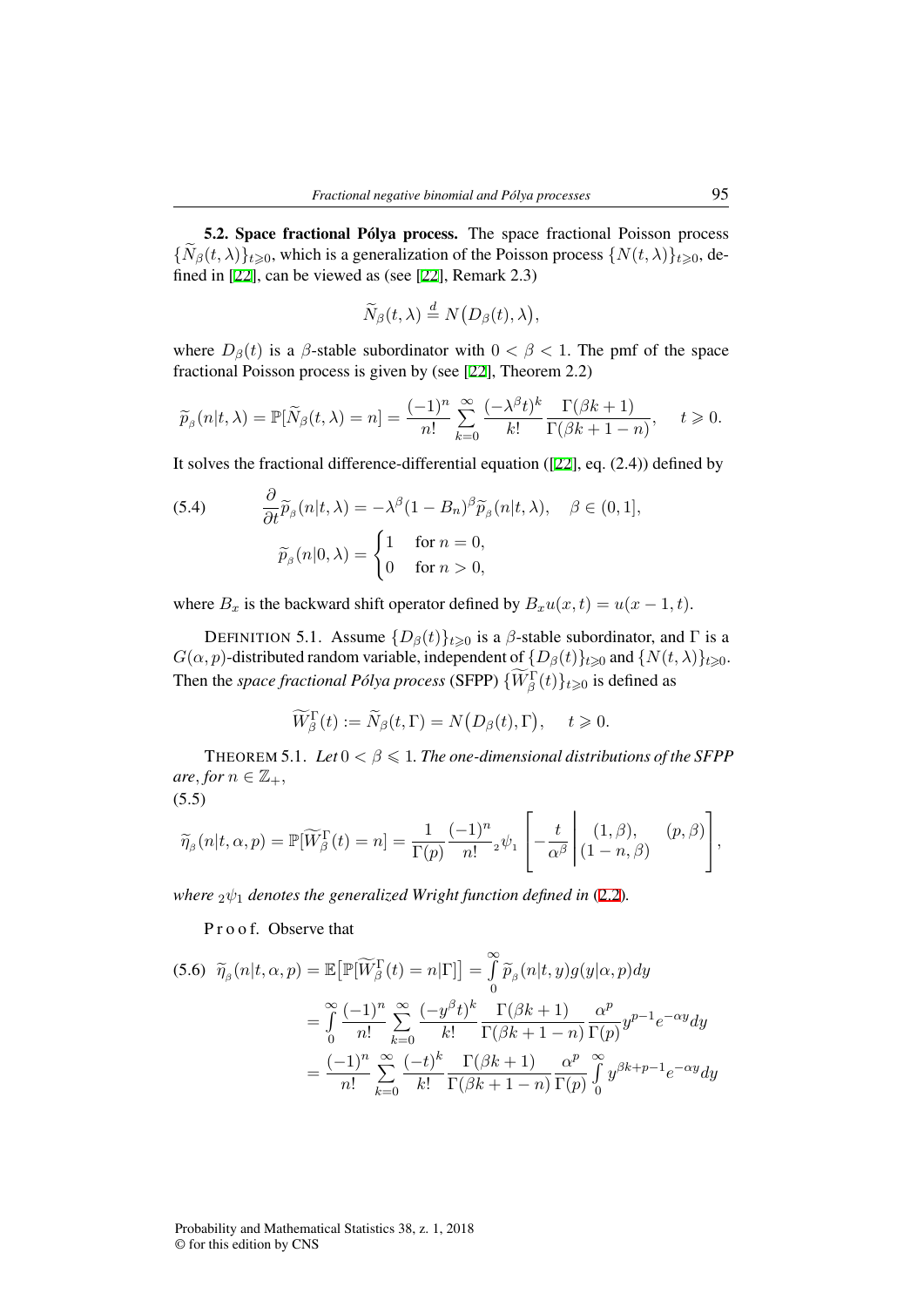$$
= \frac{1}{\Gamma(p)} \frac{(-1)^n}{n!} \sum_{k=0}^{\infty} \frac{\Gamma(\beta k+1)\Gamma(\beta k+p)}{\Gamma(\beta k+1-n)} \frac{(-t/\alpha^{\beta})^k}{k!}
$$

$$
= \frac{1}{\Gamma(p)} \frac{(-1)^n}{n!} {}_2 \psi_1 \left[ -\frac{t}{\alpha^{\beta}} \middle| (1, \beta), (p, \beta) \right]. \quad \blacksquare
$$

When  $\beta = 1$ , we get

$$
\widetilde{\eta}_1(n|t,\alpha,p) = \frac{1}{\Gamma(p)} \frac{(-1)^n}{n!} \sum_{k=0}^{\infty} \frac{\Gamma(k+1)\Gamma(k+p)}{\Gamma(k+1-n)} \frac{(-t/\alpha)^k}{k!}
$$

$$
= \frac{1}{\Gamma(p)} \frac{(-1)^n}{n!} \sum_{k=0}^{\infty} \frac{\Gamma(k+p)}{(k-n)!} \left(\frac{-t}{\alpha}\right)^k \quad (\text{put } j = k-n)
$$

$$
= \frac{1}{\Gamma(p)} \frac{(-1)^n}{n!} \sum_{n+j=0}^{\infty} \frac{\Gamma(n+j+p)}{j!} \left(\frac{-t}{\alpha}\right)^{n+j}
$$

$$
= \frac{\Gamma(n+p)}{\Gamma(p)\alpha^n} \frac{t^n}{n!} \sum_{j=0}^{\infty} \frac{\Gamma(n+j+p)}{\Gamma(j+1)\Gamma(n+p)} \left(\frac{-t}{\alpha}\right)^j
$$

$$
= \frac{t^n}{n!} \frac{\Gamma(n+p)}{\Gamma(p)} \frac{\alpha^p}{(t+\alpha)^{p+n}},
$$

which is the pmf of NB $(p, \frac{t}{\alpha+t})$ , as expected.

REMARK 5.1. *Let us consider the time fractional generalization of the Polya ´ process, namely*  $\{N_\beta(t, \Gamma)\}_{t \geq 0}$ *, where*  $\Gamma$  *is independent of*  $\{N_\beta(t, \lambda)\}_{t \geq 0}$ *, which would also be of interest. It seems difficult to compute its pmf given by*

$$
\mathbb{P}[N_{\beta}(t,\Gamma)=n]=\int_{0}^{\infty}p_{\beta}(n|t,x)g(x|\alpha,p)dx.
$$

**THEOREM 5.2.** *The SFPP*  $\{\widetilde{W}_{\beta}^{\Gamma}(t)\}_{t\geqslant0}$  *has stationary increments and is stochastically continuous.*

P r o o f. Consider first the Pólya process  $\{W^{\Gamma}(t)\}_{t\geq0}$ .

(i) S t a t i o n a r y i n c r e m e n t s. Let *B* be a Borel set. Then, for  $t \ge 0$  and  $s > 0$ ,

$$
\mathbb{P}[W^{\Gamma}(t+s) - W^{\Gamma}(s) \in B] = \mathbb{E}\big[\mathbb{P}[N(t+s,\Gamma) - N(s,\Gamma) \in B|\Gamma]\big] \n= \mathbb{E}\big[\mathbb{P}[N(t,\Gamma) \in B|\Gamma]\big] = \mathbb{P}[W^{\Gamma}(t) \in B],
$$

showing that  ${W^{\Gamma}(t)}_{t\geqslant0}$  has stationary increments. It is known that the time change of a process with stationary increments by a process with stationary in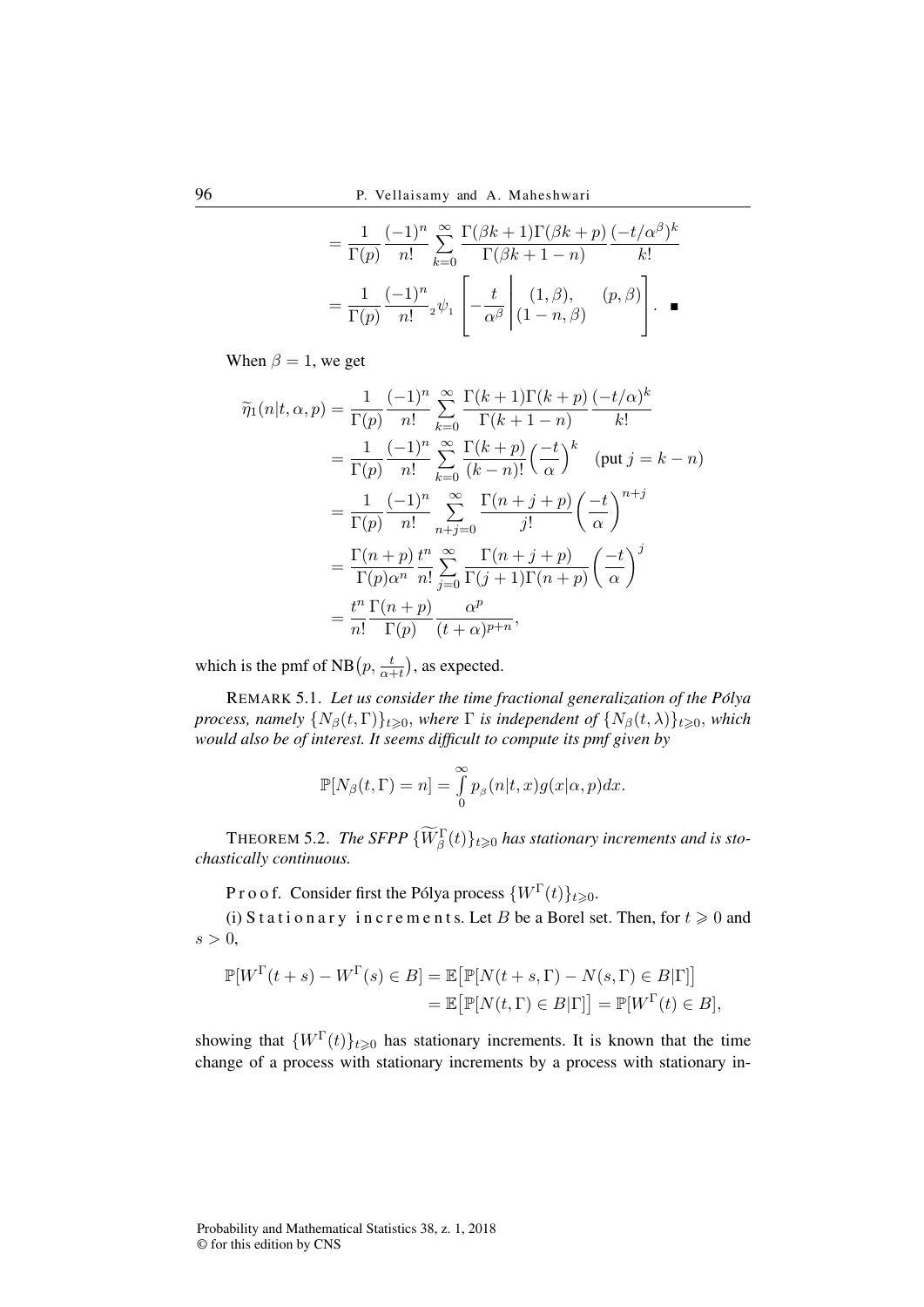crements has stationary increments (see [2], Theorem 1.3.25). Since  ${D_\beta(t)}_{t\geq0}$ is a Lévy process,  $\{\widetilde{W}_{\beta}^{\Gamma}(t)\}_{t\geqslant0}$  also has stationary increments.

(ii) S t o c h a s t i c c o n t i n u i t y. Note first that for any process  $\{X(t)\}_{t\geq0}$ with stationary increments,

$$
\lim_{t \to s} \mathbb{P}[|X(t) - X(s)| > a] = 0 \Rightarrow \lim_{t \to 0} \mathbb{P}[|X(t)| > a] = 0 \text{ for } a > 0.
$$

Suppose that  $W^{\Gamma}(t) = N(t, \Gamma)$  is not stochastically continuous. Then there exist  $a, \epsilon > 0$  and a sequence  $(t_n)_{n \geq 1}$  with  $t_n \to 0$  such that  $\mathbb{P}[W^{\Gamma}(t_n) > a] \geq \epsilon$  for  $n \ge 1$ . Now choose  $\lambda_0$  large enough such that  $\int_{\lambda_0}^{\infty} g(\lambda | \alpha, p) d\lambda < \epsilon/2$ , and since the Poisson process  $\{N(t,\lambda)\}_{t\geqslant0}$  is stochastically continuous, there exists, for given  $\lambda_0$  and  $a > 0$ , some  $\delta > 0$  such that  $\mathbb{P}[N(t, \lambda_0) > a] < \epsilon/2$  for all  $t \in (0, \delta)$ . Thus, for  $t \in (0, \delta)$ ,

$$
\mathbb{P}[W^{\Gamma}(t) > a] = \mathbb{E}\big[\mathbb{P}[N(t,\Gamma) > a|\Gamma]\big] = \int_{0}^{\infty} \mathbb{P}[N(t,\lambda) > a]g(\lambda|\alpha, p)d\lambda
$$

$$
= \int_{0}^{\lambda_0} \mathbb{P}[N(t,\lambda) > a]g(\lambda|\alpha, p)d\lambda + \int_{\lambda_0}^{\infty} \mathbb{P}[N(t,\lambda) > a]g(\lambda|\alpha, p)d\lambda.
$$

Since  $\mathbb{P}[N(t,\lambda) > a]$  is an increasing function of  $\lambda$ , we have

$$
\mathbb{P}[N(t,\lambda) > a] \le \mathbb{P}[N(t,\lambda_0) > a] < \epsilon/2 \quad \text{ for } 0 < \lambda \le \lambda_0.
$$

Hence, for  $t \in (0, \delta)$ ,

$$
\mathbb{P}[W^{\Gamma}(t) > a] < \frac{\epsilon}{2} \int_{0}^{\lambda_0} g(\lambda|\alpha, p) d\lambda + \int_{\lambda_0}^{\infty} g(\lambda|\alpha, p) d\lambda \le \epsilon/2 + \epsilon/2 = \epsilon,
$$

which is a contradiction. Hence,  $\{W^{\Gamma}(t)\}_{t\geq0}$  is stochastically continuous. Also, by similar conditioning arguments, it follows that  $\{W_{\beta}^{\Gamma}(t)\}_{t\geq0}$  is also stochastically continuous.

**REMARK 5.2.** *The Polya process*  $\{W^{\Gamma}(t)\}_{t\geqslant0}$  *and the SFPP*  $\{\widetilde{W}_{\beta}^{\Gamma}(t)\}_{t\geqslant0}$ *are not Lévy processes, since they do not have independent increments. To see this, let*  $0 \le t_1 < t_2 < t_3 < \infty$  *and*  $B_1, B_2$  *be Borel sets. Then* 

(5.7) 
$$
\mathbb{P}[W^{\Gamma}(t_2) - W^{\Gamma}(t_1) \in B_1; W^{\Gamma}(t_3) - W^{\Gamma}(t_2) \in B_2]
$$
  
\n
$$
= \mathbb{E}[\mathbb{P}[N(t_2, \Gamma) - N(t_1, \Gamma) \in B_1; N(t_3, \Gamma) - N(t_2, \Gamma) \in B_2 | \Gamma]]
$$
  
\n
$$
= \mathbb{E}[\mathbb{P}[N(t_2, \Gamma) - N(t_1, \Gamma) \in B_1 | \Gamma] \mathbb{P}[N(t_3, \Gamma) - N(t_2, \Gamma) \in B_2 | \Gamma]]
$$

*and*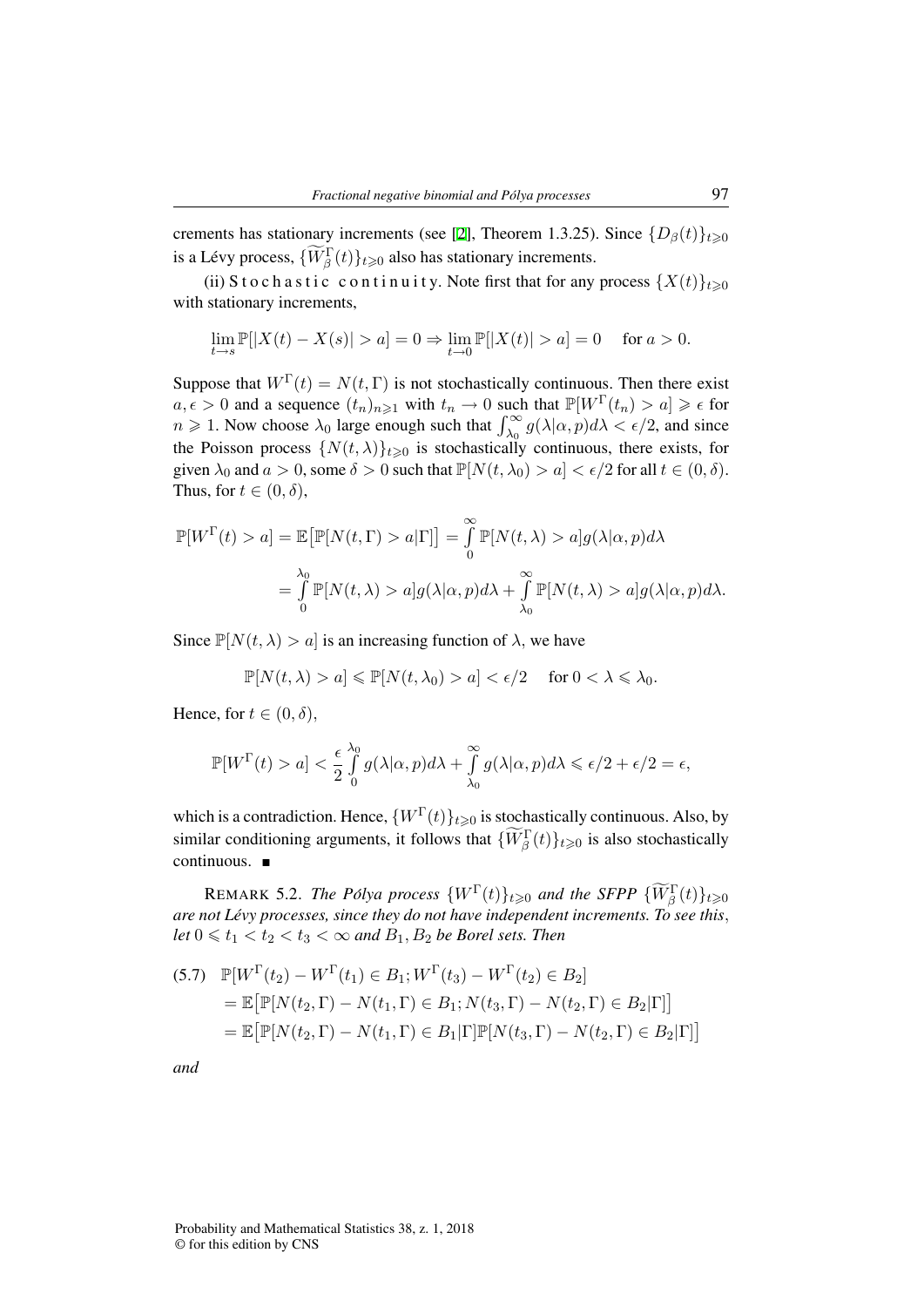$$
\begin{aligned} \text{(5.8)} \quad &\mathbb{P}[W^{\Gamma}(t_2) - W^{\Gamma}(t_1) \in B_1] \mathbb{P}[W^{\Gamma}(t_3) - W^{\Gamma}(t_2) \in B_2] \\ &= \mathbb{E}\big[\mathbb{P}[N(t_2, \Gamma) - N(t_1, \Gamma) \in B_1 | \Gamma]\big] \mathbb{E}\big[\mathbb{P}[N(t_3, \Gamma) - N(t_2, \Gamma) \in B_2 | \Gamma]\big]. \end{aligned}
$$

*We next show that the right-hand side of* (5.7) *is not equal to the right-hand side of* (5.8)*. Take, for example,*  $t_1 = 1$ ,  $t_2 = 2$ ,  $t_3 = 3$ ,  $B_1 = \{n\}$ *, and*  $B_2 = \{m\}$ *. Then the right-hand side of* (5.7) *is*

(5.9) 
$$
\mathbb{E}\big[\mathbb{P}[N(1,\Gamma) = n|\Gamma]\mathbb{P}[N(1,\Gamma) = m|\Gamma]\big] = \mathbb{E}\left[\frac{\Gamma^n e^{-\Gamma}}{n!} \frac{\Gamma^m e^{-\Gamma}}{m!}\right]
$$

$$
= \frac{1}{n!m!} \int_0^\infty y^{n+m} e^{-2y} g(y|\alpha, p) dy = \frac{1}{n!m!} \frac{\alpha^p}{\Gamma(p)} \frac{\Gamma(n+m+p)}{(\alpha+2)^{n+m+p}}.
$$

*Again, the right-hand side of* (5.8) *takes the form*

(5.10) 
$$
\mathbb{E}\big[\mathbb{P}[N(1,\Gamma) = n|\Gamma]\big]\mathbb{E}\big[\mathbb{P}[N(2,\Gamma) = m|\Gamma]\big] = \mathbb{E}\left[\frac{\Gamma^n e^{-\Gamma}}{n!}\right] \mathbb{E}\left[\frac{\Gamma^m e^{-\Gamma}}{m!}\right]
$$

$$
= \frac{1}{n!m!} \frac{\alpha^{2p}}{\Gamma^2(p)} \frac{\Gamma(n+p)\Gamma(m+p)}{(\alpha+1)^{n+m+2p}}.
$$

*It can be seen that the last expressions on the right-hand side of* (5.9) *and* (5.10) *are different. In a similar way, we can also prove that*  $\{W_\beta^{\Gamma}(t)\}_{t\geqslant0}$  does not have *independent increments.*

REMARK 5.3. *The mean*  $\mathbb{E}[\widetilde{W}_{\beta}^{\Gamma}(t)]$  *is infinite*, *which can be seen as follows. The pgf of*  $\widetilde{W}_{\beta}^{\Gamma}(t)$  *is, for*  $|u| \leq 1$ ,

$$
\mathbb{E}[u^{\widetilde{W}_{\beta}^{\Gamma}(t)}] = \int_{0}^{\infty} \mathbb{E}[u^{\tilde{N}_{\beta}(t,\lambda)}]g(\lambda|\alpha, p)d\lambda = \int_{0}^{\infty} e^{\lambda^{\beta}t(1-u)^{\beta}}g(\lambda|\alpha, p)d\lambda
$$

(see, for example, [22], eq. (2.12))*. Now differentiate both sides with respect to u, and let*  $u \rightarrow 1$  *to obtain infinity.* 

5.3. Connections to PDEs. We here discuss some PDE connections associated with the distributions of the SFPP.

First, we establish a result for the process  $\{\widetilde{W}_{\beta}^{\Gamma}(t)\}_{t\geqslant0}$ , similar to (5.4).

THEOREM 5.3. Let  $k \in \mathbb{Z}_+ \backslash \{0\}$ . The pmf (5.5) satisfies the following PDE *in time variable t*:

$$
\frac{\partial^k}{\partial t^k} \widetilde{\eta}_{\beta}(n|t,\alpha,p) = \left(-\frac{(1-B_n)^{\beta} \Gamma(p+\beta)}{\alpha^{\beta} \Gamma(p)}\right)^k \widetilde{\eta}_{\beta}(n|t,\alpha,p+k\beta)
$$

*with*  $\widetilde{\eta}_{\beta}(n|0,\alpha,p) = 1$  *if*  $n = 0$  *and zero otherwise.*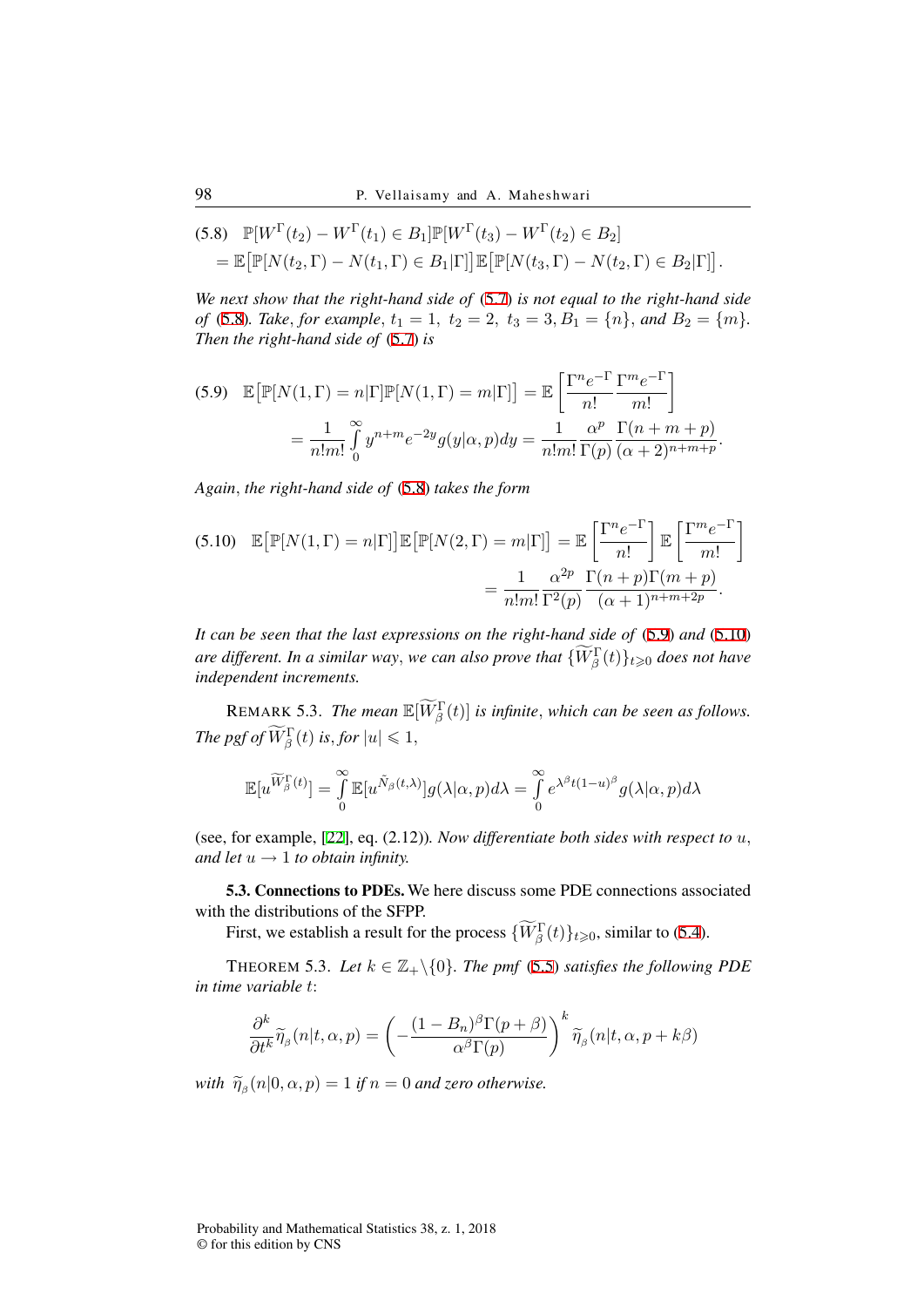P r o o f. Note that, from  $(5.6)$ , we get

(5.11) 
$$
\frac{\partial}{\partial t} \widetilde{\eta}_{\beta}(n|t,\alpha,p) = \int_{0}^{\infty} \frac{\partial}{\partial t} \widetilde{p}_{\beta}(n|t,y)g(y|\alpha,p)dy
$$

$$
= \int_{0}^{\infty} -y^{\beta}(1-B_n)^{\beta} \widetilde{p}_{\beta}(n|t,y)g(y|\alpha,p)dy \quad \text{(using (5.4))}
$$

$$
= -(1-B_n)^{\beta} \int_{0}^{\infty} y^{\beta} \widetilde{p}_{\beta}(n|t,y)g(y|\alpha,p)dy
$$

$$
= -\frac{(1-B_n)^{\beta}\Gamma(p+\beta)}{\alpha^{\beta}\Gamma(p)} \widetilde{\eta}_{\beta}(n|t,\alpha,p+\beta),
$$

where the last step is due to the fact that

(5.12) 
$$
y^{\beta} g(y|\alpha, p) = \frac{\Gamma(p+\beta)}{\alpha^{\beta} \Gamma(p)} g(y|\alpha, p+\beta).
$$

Now, repeating the above computation  $k$  times, we get the desired result.  $\blacksquare$ 

 $C$ OROLLARY 5.1. *The pgf*  $G_{\beta}(u|t,\alpha,p) = \mathbb{E}[u^{\widetilde{W}_{\beta}^{\Gamma}(t)}], |u| \leq 1$ , *satisfies the following k-th order PDE*:

(5.13) 
$$
\frac{\partial^k}{\partial t^k} G_{\beta}(u|t,\alpha,p) = \left(-(1-u)^{\beta} \frac{\Gamma(p+\beta)}{\alpha^{\beta} \Gamma(p)}\right)^k G_{\beta}(u|t,\alpha,p+k\beta),
$$

*where*  $G_{\beta}(u|0, \alpha, p) = 1$ *, and*  $k \in \mathbb{Z}_+ \setminus \{0\}$ *.* 

P r o o f. Note that

$$
(1 - Bn)\beta = \sum_{r=0}^{\infty} \frac{\Gamma(\beta + 1)}{\Gamma(r+1)\Gamma(\beta - r + 1)} (-1)^r B_n^r.
$$

From (5.11), we obtain

$$
\frac{\partial}{\partial t} G_{\beta}(u|t,\alpha,p) \n= \frac{\partial}{\partial t} \sum_{n=0}^{\infty} u^n \widetilde{\eta}_{\beta}(n|t,\alpha,p) = \sum_{n=0}^{\infty} u^n \left( -(1 - B_n)^{\beta} \frac{\Gamma(p + \beta)}{\alpha^{\beta} \Gamma(p)} \right) \widetilde{\eta}_{\beta}(n|t,\alpha,p + \beta) \n= -\frac{\Gamma(p + \beta)}{\alpha^{\beta} \Gamma(p)} \sum_{n=0}^{\infty} u^n (1 - B_n)^{\beta} \widetilde{\eta}_{\beta}(n|t,\alpha,p + \beta) \n= -\frac{\Gamma(p + \beta)}{\alpha^{\beta} \Gamma(p)} \sum_{n=0}^{\infty} u^n \sum_{r=0}^{\infty} \frac{\Gamma(\beta + 1)}{\Gamma(r + 1) \Gamma(\beta - r + 1)} (-1)^r B_n^r \widetilde{\eta}_{\beta}(n|t,\alpha,p + \beta)
$$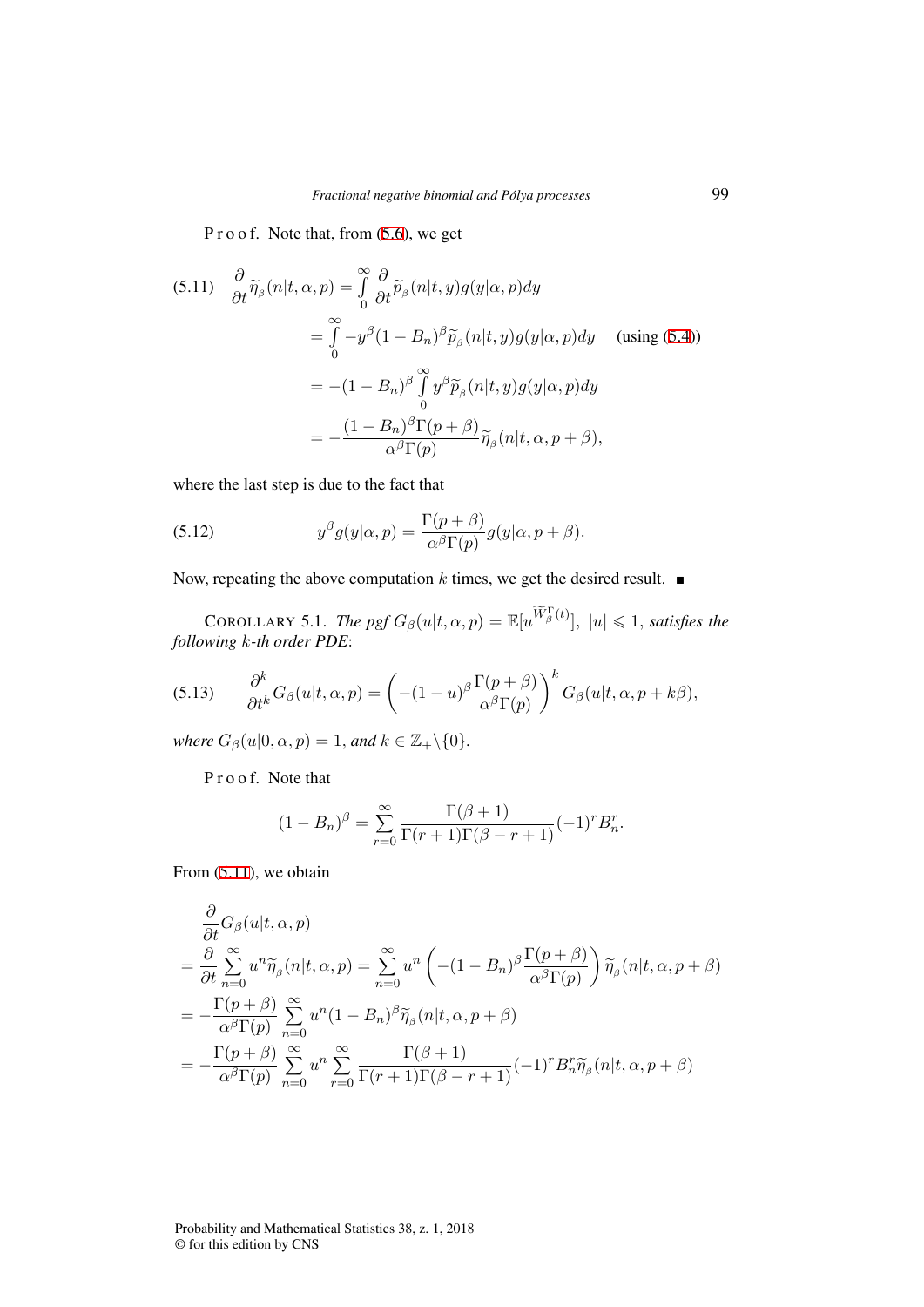100 P. Vellaisamy and A. Maheshwari

$$
= -\frac{\Gamma(p+\beta)}{\alpha^{\beta}\Gamma(p)} \sum_{n=0}^{\infty} u^{n} \sum_{r=0}^{n} \frac{\Gamma(\beta+1)}{\Gamma(r+1)\Gamma(\beta-r+1)} (-1)^{r} \widetilde{\eta}_{\beta}(n-r|t,\alpha,p+\beta)
$$
  
\n
$$
= -\frac{\Gamma(p+\beta)}{\alpha^{\beta}\Gamma(p)} \sum_{r=0}^{\infty} \frac{\Gamma(\beta+1)}{\Gamma(r+1)\Gamma(\beta-r+1)} (-1)^{r} \sum_{n=r}^{\infty} u^{n} \widetilde{\eta}_{\beta}(n-r|t,\alpha,p+\beta)
$$
  
\n
$$
= -\frac{\Gamma(p+\beta)}{\alpha^{\beta}\Gamma(p)} \sum_{r=0}^{\infty} \frac{\Gamma(\beta+1)}{\Gamma(r+1)\Gamma(\beta-r+1)} (-1)^{r} \sum_{n=0}^{\infty} u^{n+r} \widetilde{\eta}_{\beta}(n|t,\alpha,p+\beta)
$$
  
\n
$$
= -(1-u)^{\beta} \frac{\Gamma(p+\beta)}{\alpha^{\beta}\Gamma(p)} G_{\beta}(u|t,\alpha,p+\beta).
$$

Taking the derivative *k* times, we get the result.  $\blacksquare$ 

Finally, we obtain the following result for the variable *p*.

THEOREM 5.4. *The pmf of the SFPP, given in* (5.5)*, satisfies the following fractional PDE*:

(5.14) 
$$
\partial_p^{\nu} \widetilde{\eta}_{\beta}(n|t,\alpha,p)
$$
  
=  $\partial_p^{\nu-1} (\log(\alpha) - \psi(p)) \widetilde{\eta}_{\beta}(n|t,\alpha,p) + \int_0^{\infty} \widetilde{p}_{\beta}(n|t,\lambda) \log(\lambda) \partial_p^{\nu-1} g(\lambda|\alpha,p) d\lambda,$ 

*where*  $\widetilde{\eta}_{\beta}(n|0,\alpha,p) = 1$  *if*  $n = 0$  *and zero otherwise*.

P r o o f. Note that

$$
\partial_p^{\nu} \widetilde{\eta}_{\beta}(n|t,\alpha,p) = \partial_p^{\nu} \int_{0}^{\infty} \widetilde{p}_{\beta}(n|t,\lambda) g(\lambda|\alpha,p) d\lambda = \int_{0}^{\infty} \widetilde{p}_{\beta}(n|t,\lambda) \partial_p^{\nu} g(\lambda|\alpha,p) d\lambda.
$$

The theorem now follows from Lemma 4.2.  $\blacksquare$ 

Acknowledgments. The authors are deeply grateful to the referees for their detailed report and numerous critical comments and suggestions which improved the paper significantly, both in the content and the quality of the paper.

### **REFERENCES**

- [1] G. E. Andrews, R. Askey, and R. Roy, *Special Functions*, Cambridge University Press, Cambridge 1999.
- [2] D. Applebaum, *Lévy Processes and Stochastic Calculus*, second edition, Cambridge University Press, Cambridge 2009.
- [3] L. Beghin, *Fractional gamma processes and fractional gamma-subordinated processes*, Stoch. Anal. Appl. 33 (2015), pp. 903–926.
- [4] L. Beghin and C. Macci, *Fractional discrete processes: Compound and mixed Poisson representations*, J. Appl. Probab. 51(1) (2014), pp. 9–36.
- [5] L. Beghin and E. Orsingher, *Fractional Poisson processes and related planar random motions*, Electron. J. Probab. 14 (2009), pp. 1790–1827.